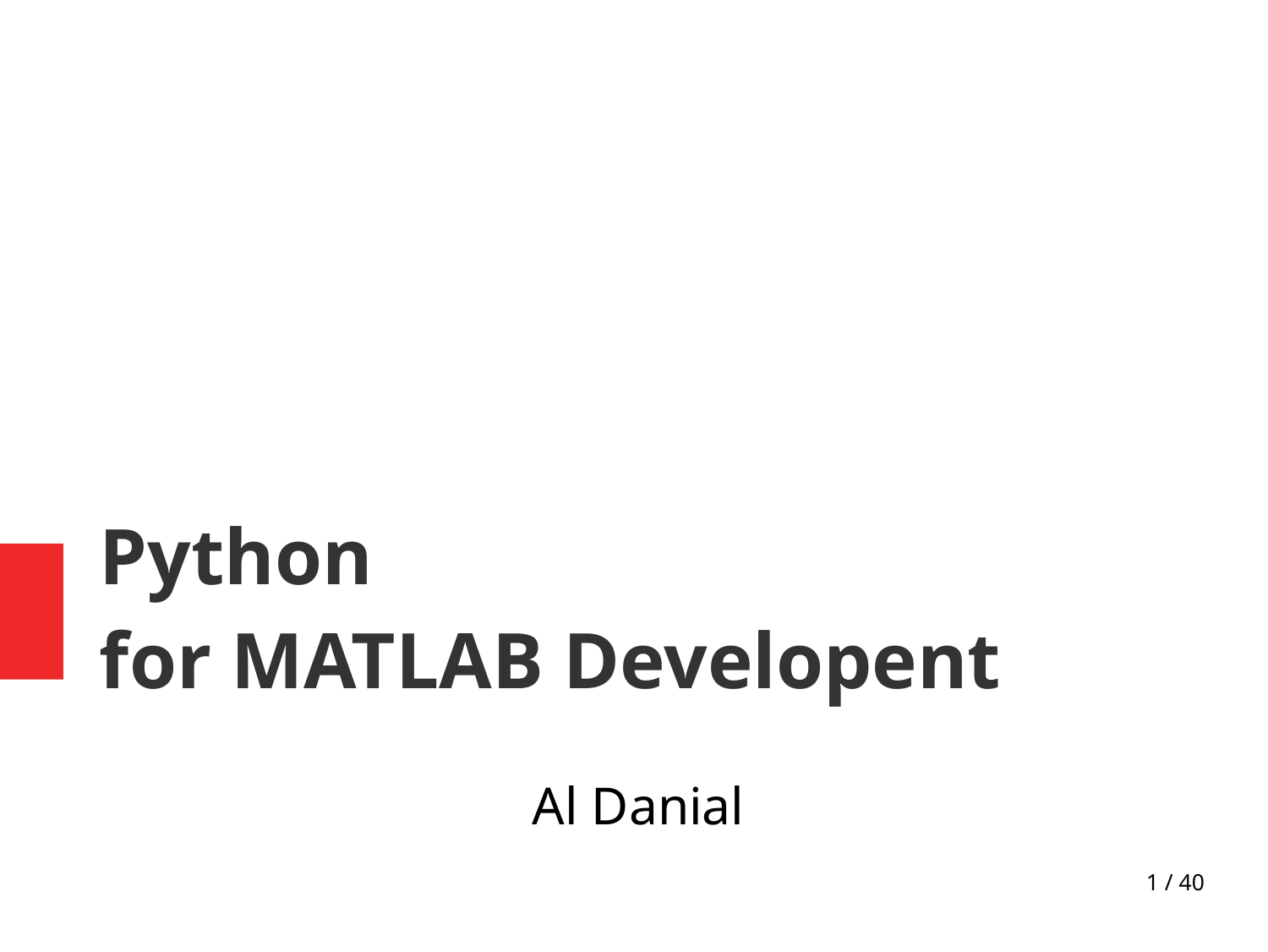# **Introduction**

- MATLAB's py module provides a direct interface to Python!
- Primary aspects of the MATLAB→Python interface are
	- Configuring MATLAB to recognize your Python installation
	- Updating MATLAB's search path to find your Python code
	- Importing Python modules
	- Passing MATLAB variables to Python functions
	- Converting Python return values to MATLAB variables
	- Writing Python bridge functions to cover interface gaps
- Each aspect is demonstrated with examples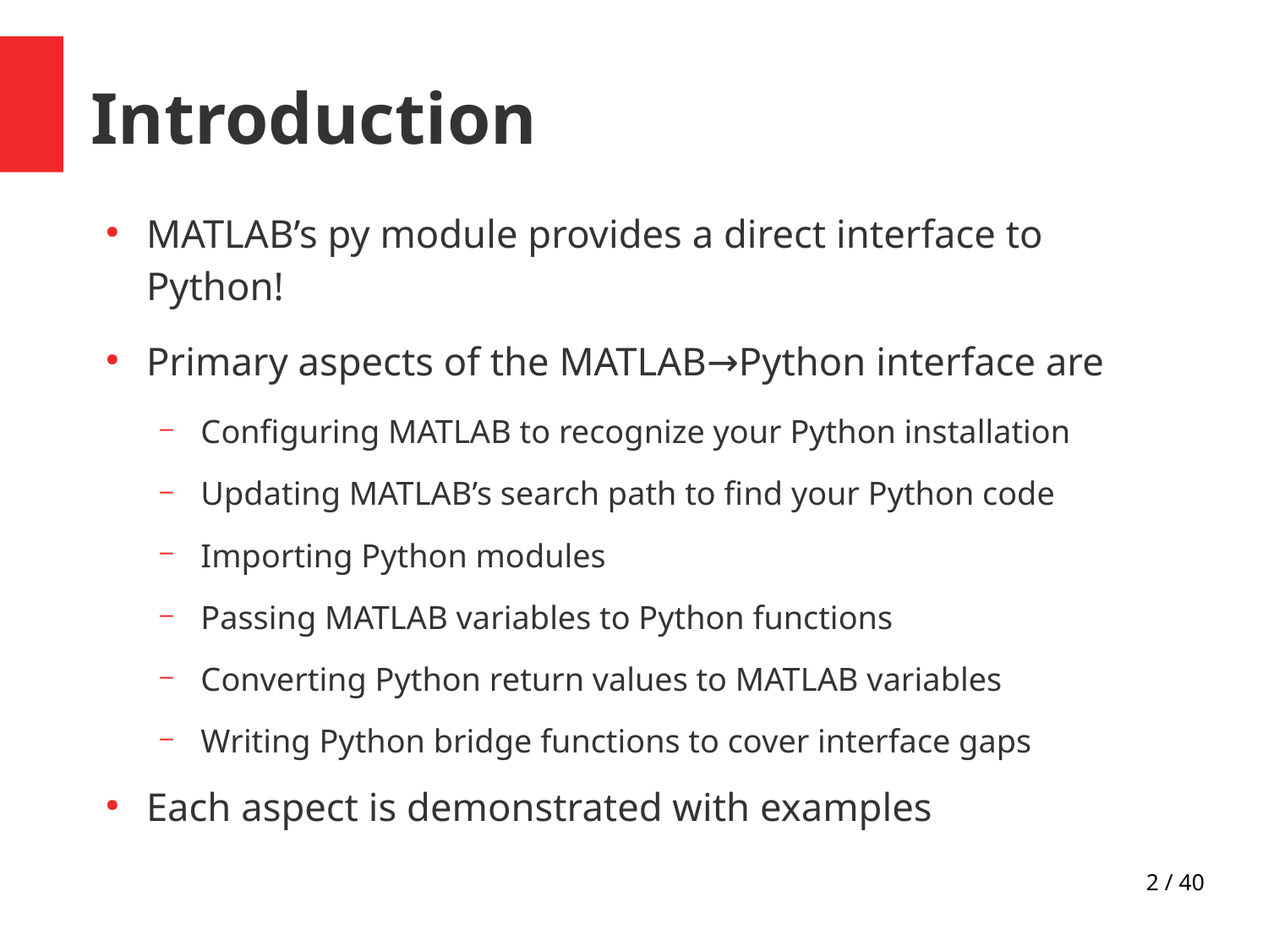# **About me**

- Aerospace engineer (BAE from Georgia Tech, MSAA & Ph.D. from Purdue); currently Senior Staff Engineer at Northrop Grumman (25 years), former NASTRAN developer at MSC.Software (3 years)
- Software developer in MATLAB (since v4 in 1990), Python (since v2.6 in 2006), C++, Fortran, Perl ([github.com/AlDanial/cloc](https://github.com/AlDanial/cloc))
- Author of *Python for MATLAB Development* (Apress 2022)

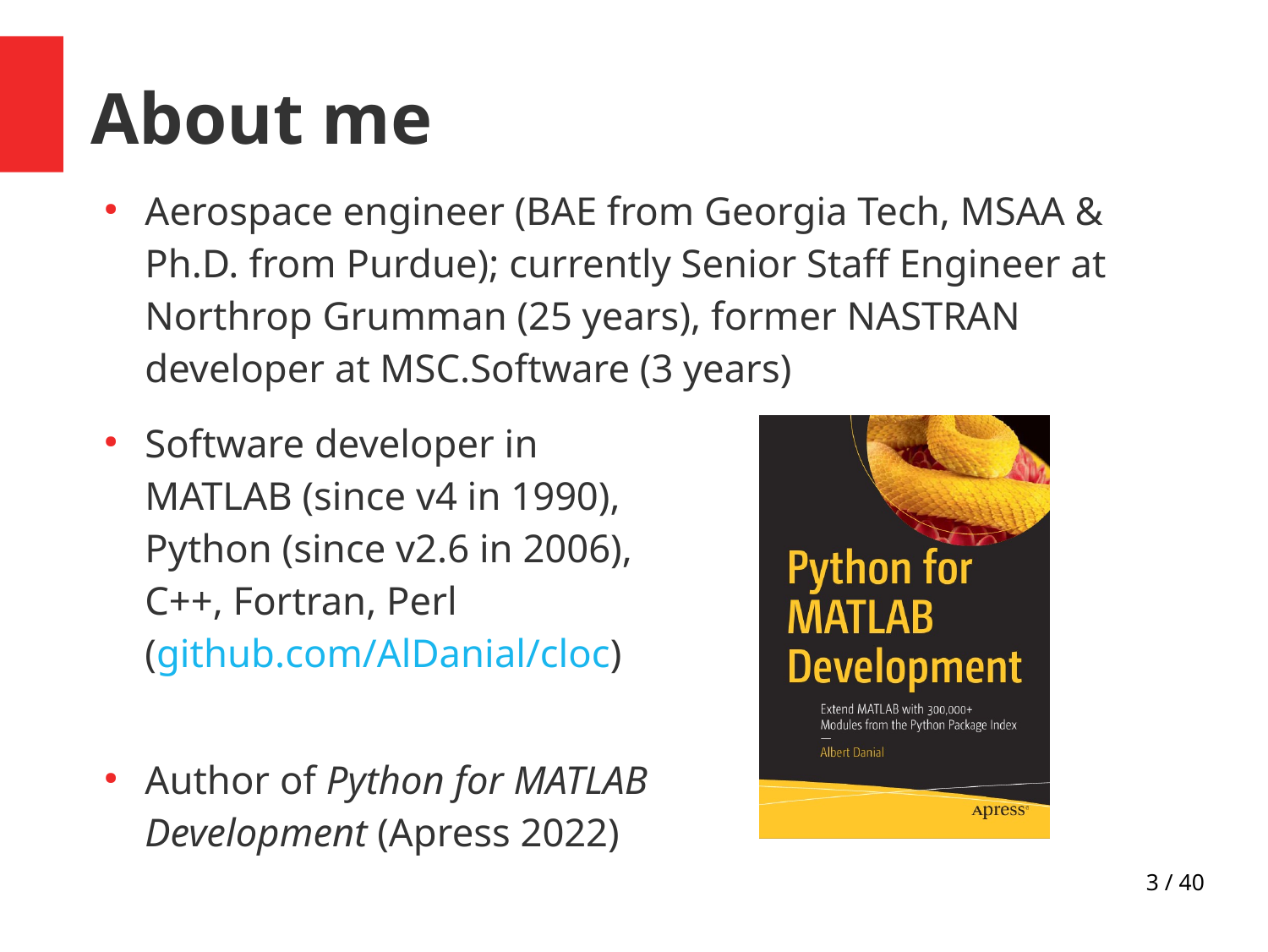# **To get the most from this talk:**

- Computer with
	- MATLAB version 2020b or newer (ideal: 2022a)
	- Anaconda Python version 2018 or newer (ideal: 2021.12)
- Familiarity with Python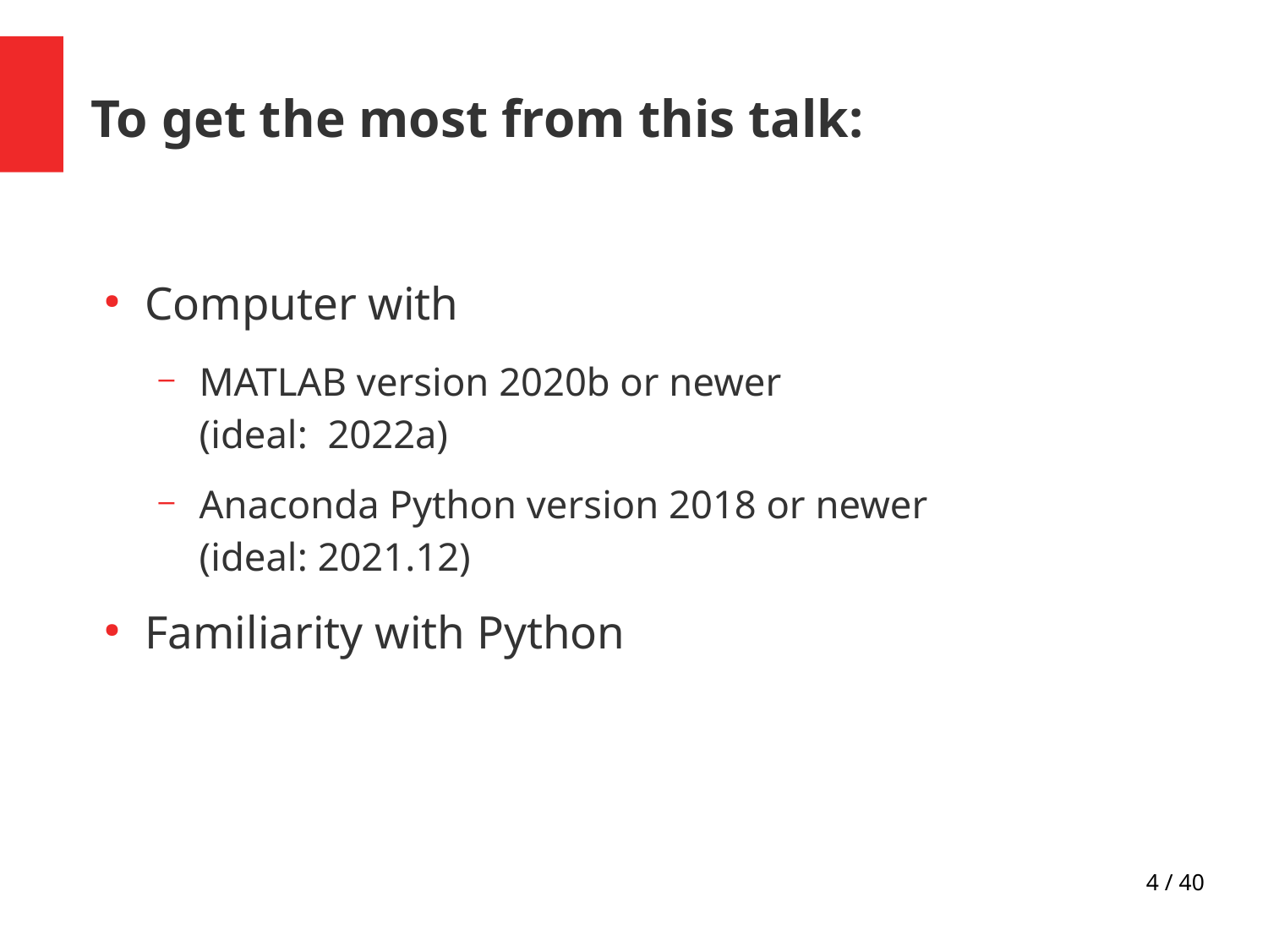# **To start: Tell MATLAB Where To Find Your Python Installation**

```
>> pyenv('Version', ...
          '/usr/local/anaconda3/2020.07/envs/matpy/bin/python');
```
 *- or -*

- >> pyenv('Version', '3.9');
- A good location for the pyenv command is startup.m

>> edit(fullfile(userpath,'startup.m'))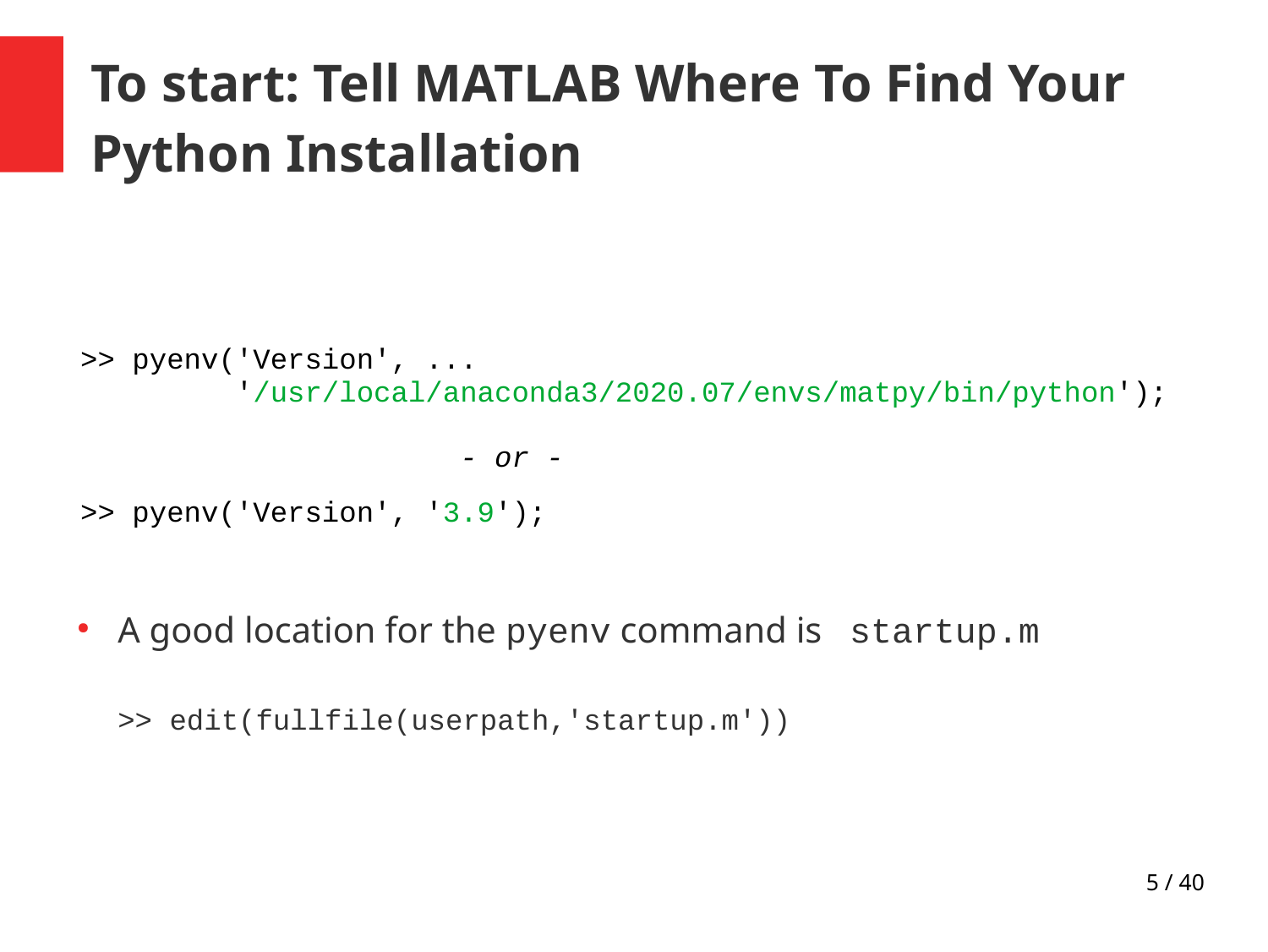# **Example 1: How much memory is in use?**

>> memory Error using memory Function MEMORY is not available on this platform.

- MATLAB's memory only works on Windows (above was Linux)
- Python's psutil module is cross-platform:

In : import psutil as ps In : ps.virtual memory() Out: svmem(total=8236642304, available=3313963008, percent=59.8, used=3974819840, free=294387712, active=2696413184, inactive=4374761472, buffers=481042432, cached=3486392320, shared=655716352, slab=464904192) *an ipython session*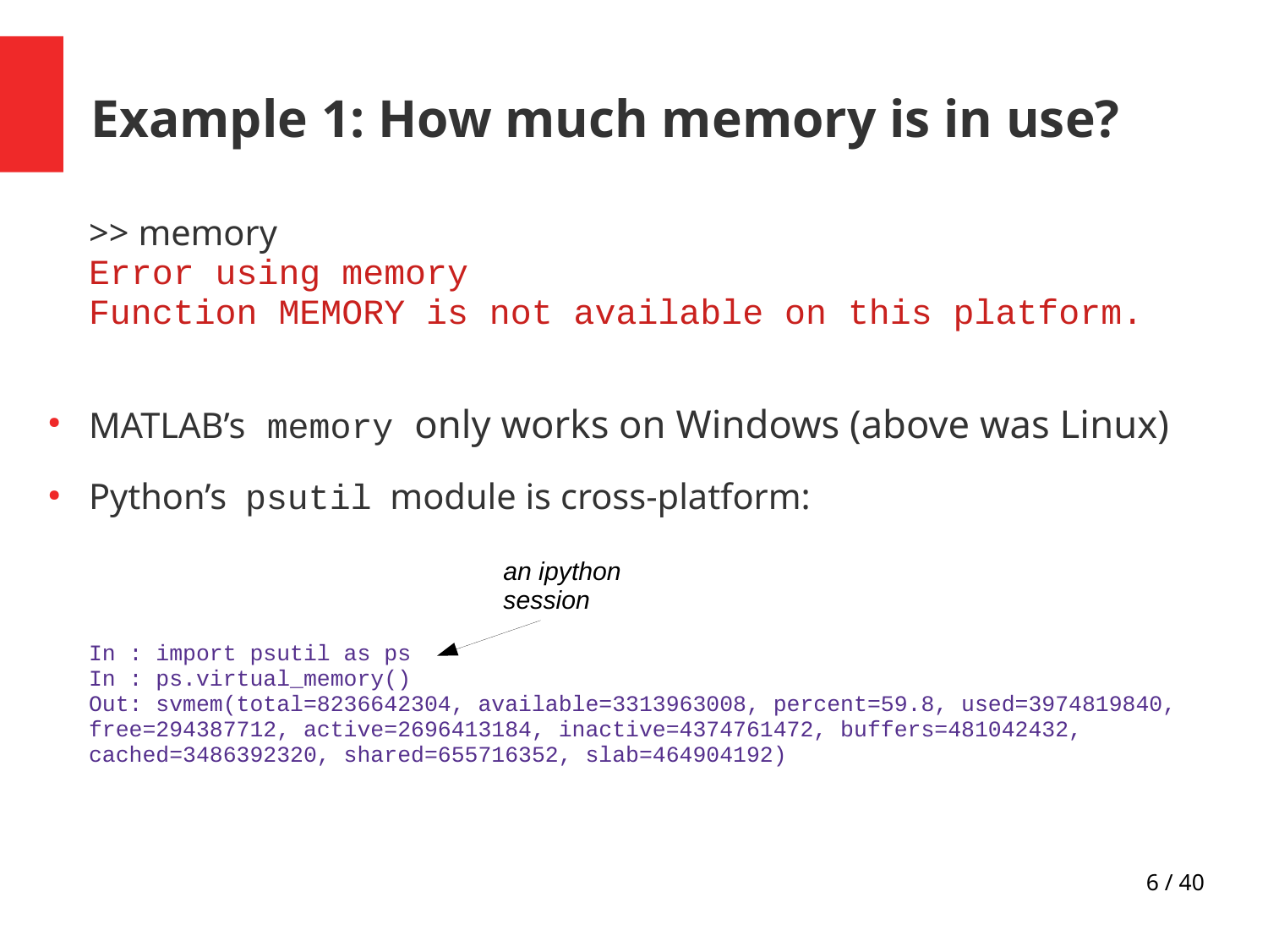# **Get memory in MATLAB via Python**

>> ps = py.importlib.import\_module('psutil');

>> m = ps.virtual\_memory() Python svmem with properties: *MATLAB equivalent of*  import psutil as ps

[*lines deleted*]

 svmem(total=8236642304, available=2251964416, percent=72.7, used=4993241088, free=154984448, active=2384990208, inactive=4833411072, buffers=292765696, cached=2795651072, shared=691990528, slab=411570176)



*math operations with them work fine*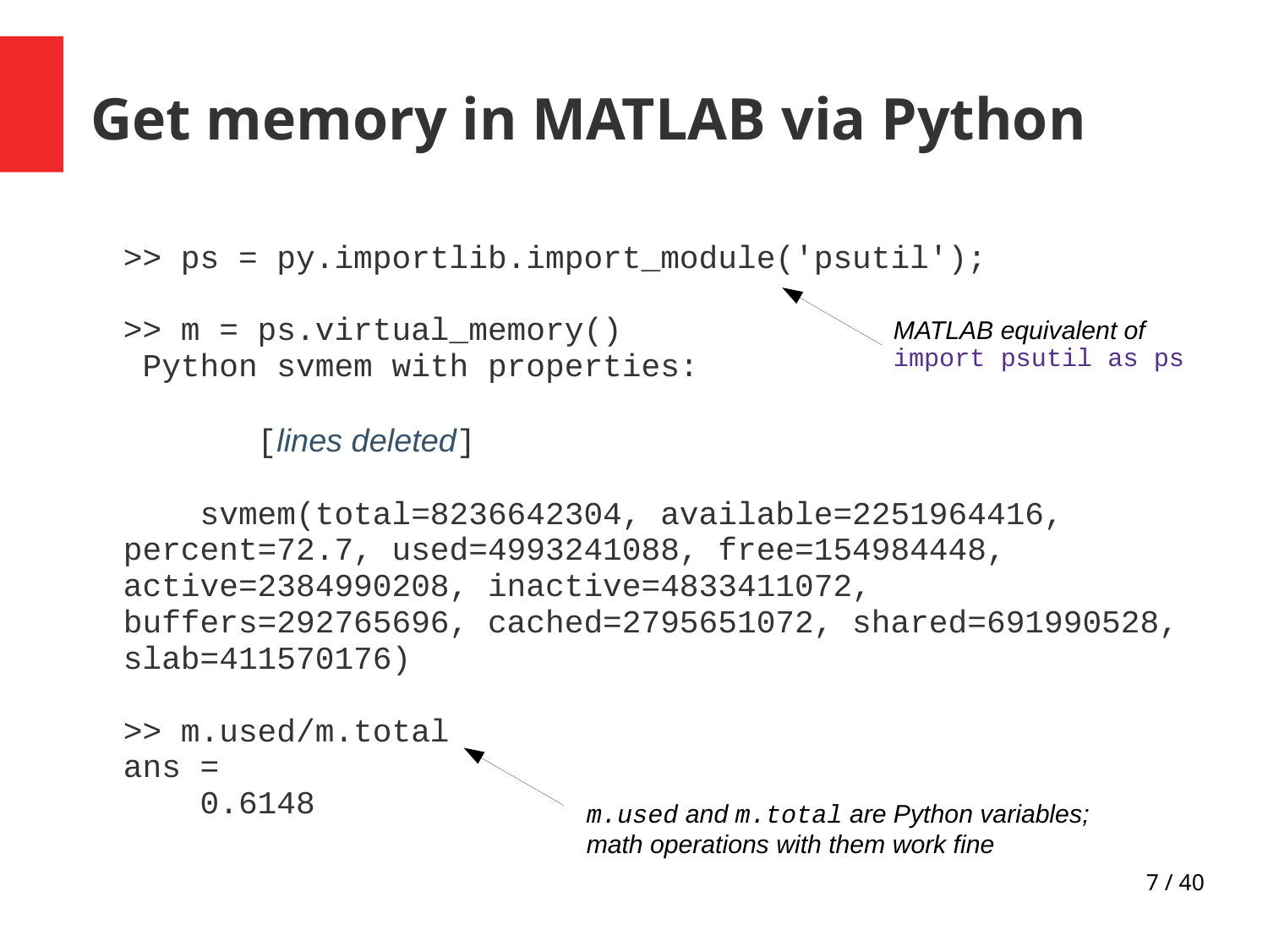# **Aside: Simplify Module Imports**

- $X = py$ .importlib.import\_module('X') is a lot to type!
- I use two shortcuts:
	- 1) a function handle, for use in .m files Im = @py.importlib.import\_module
	- 2) a wrapper function, for interactive use  $function$   $[module] = imp (module_name)$ module = py.importlib.import\_module(module\_name); end
- My startup.m defines Im, and imp.m is in my MATLAB path.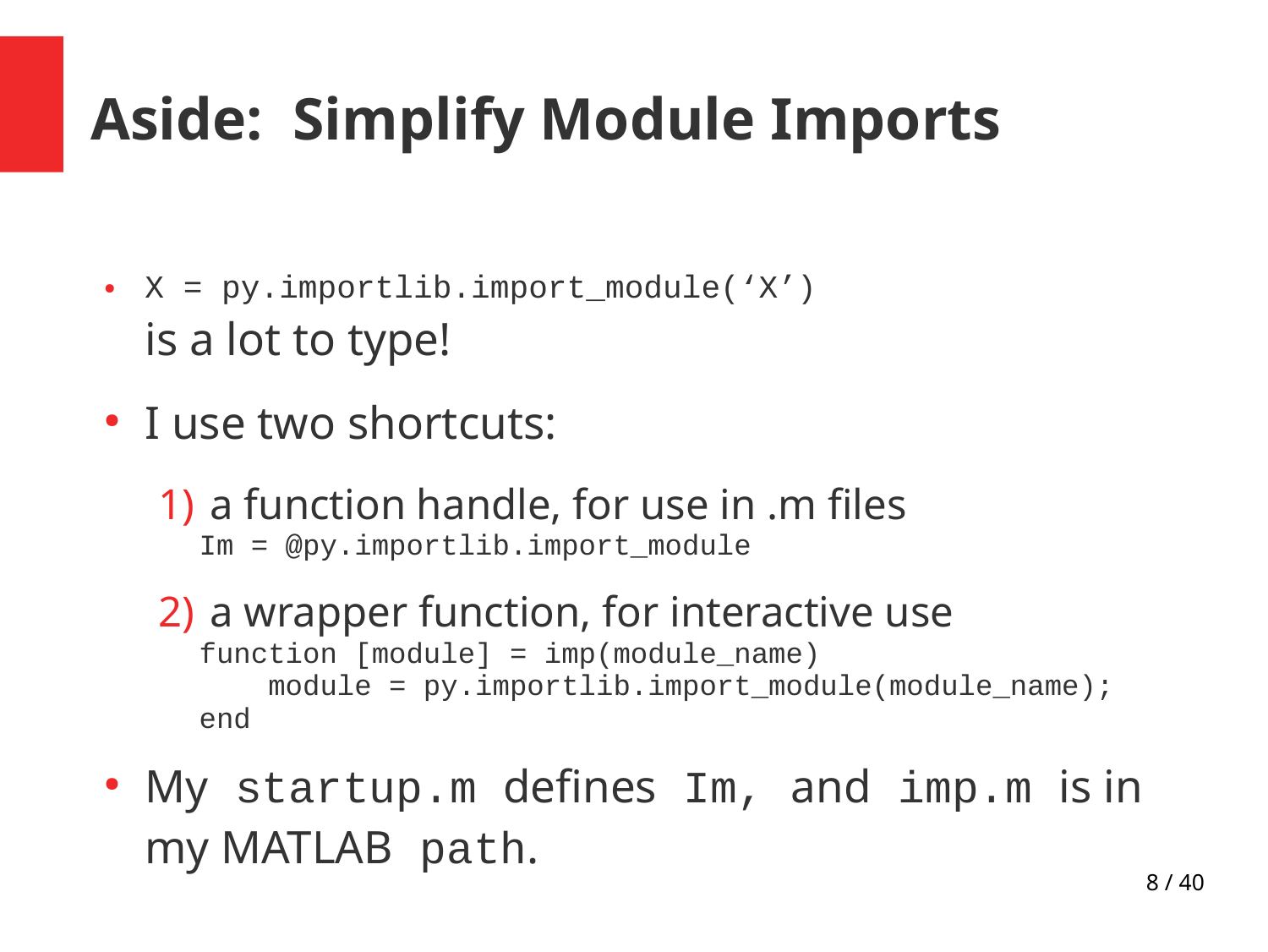# **Example 2: calendar and MATLAB v. Python input arguments**

• Python can print a monthly calendar (like the cal command on Linux and macOS):

```
In : import calendar
In : calendar.prmonth(2022, 5)
      May 2022
Mo Tu We Th Fr Sa Su
1 2 3 4 5 6 7 8
 9 10 11 12 13 14 15
16 17 18 19 20 21 22
23 24 25 26 27 28 29
30 31
```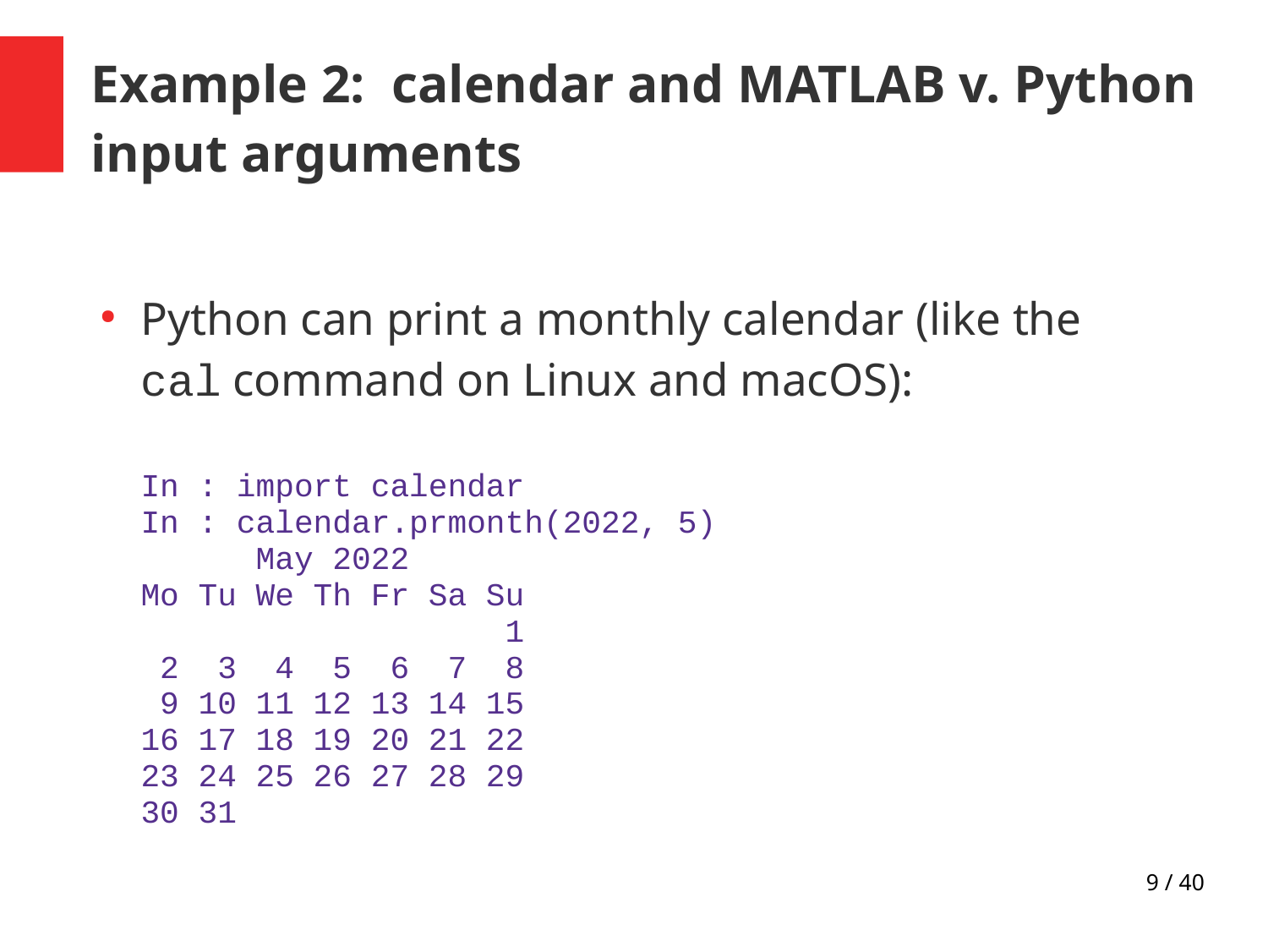## **Calendar in MATLAB (attempt #1)**

>> py.calendar.prmonth(2022, 5) Error using calendar><br>
<u>getitem</u>
(line 59) Python Error: TypeError: list indices must be integers or slices, not float

Error in calendar>formatmonthname (line 341)

Error in calendar>formatmonth (line 358)

Error in calendar>prmonth (line 350)

- MATLAB numeric literals are *doubles* >> class(2022) 'double'
- calendar.prmonth() expects *integers*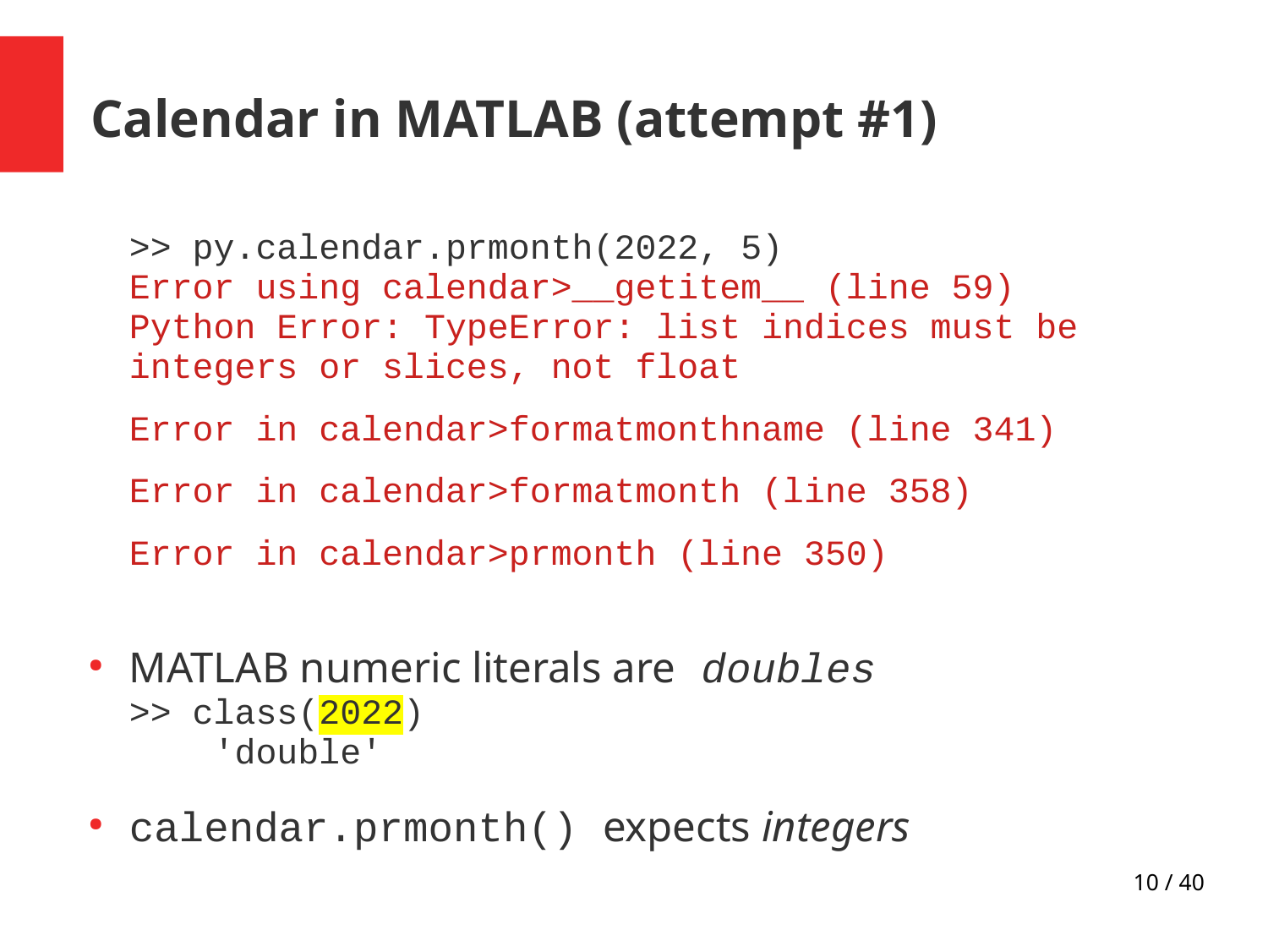# **Calendar in MATLAB (attempt #2)**

```
\gg py.calendar.prmonth(int64(2022),int64(5))
      May 2022
Mo Tu We Th Fr Sa Su
 1
 2 3 4 5 6 7 8
 9 10 11 12 13 14 15
16 17 18 19 20 21 22
23 24 25 26 27 28 29
30 31
```
• int64() appears frequently in MATLAB→Python calls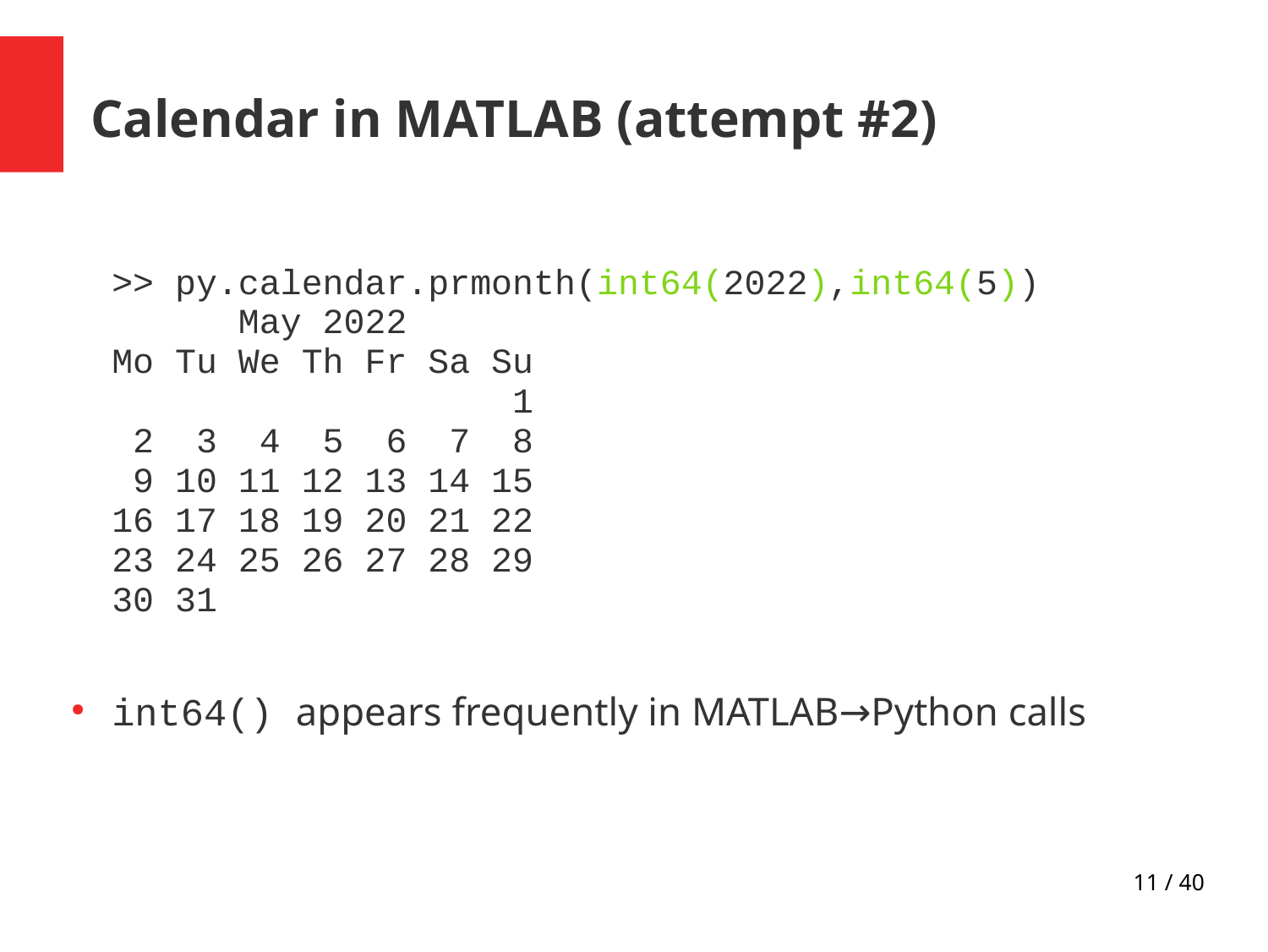# **Python Variables Retain Access to Their Member Functions**

```
\Rightarrow np = imp('numpy');
\Rightarrow x = np.random.randn(int64(2), int64(3))x = Python ndarray:
    3.2646e-01 6.5279e-01 2.1619e-01
    1.8322e-01 2.9653e-01 1.8462e-01
>> [x.min(), x.max(), x.std()]
    1.8322e-01 6.5279e-01 1.6256e-01
```
- Tab expansion on "x." in the IDE shows  $x'$ s methods
- Indexing Python objects can be a challenge  $>> x(1,2)$ Array formation and parentheses-style indexing with objects of class 'py.numpy.ndarray' is not allowed. Use objects of class 'py.numpy.ndarray' only as scalars or use a cell array.
- Possible solutions:
	- Convert x to a MATLAB variable
	- Write a bridge module with access function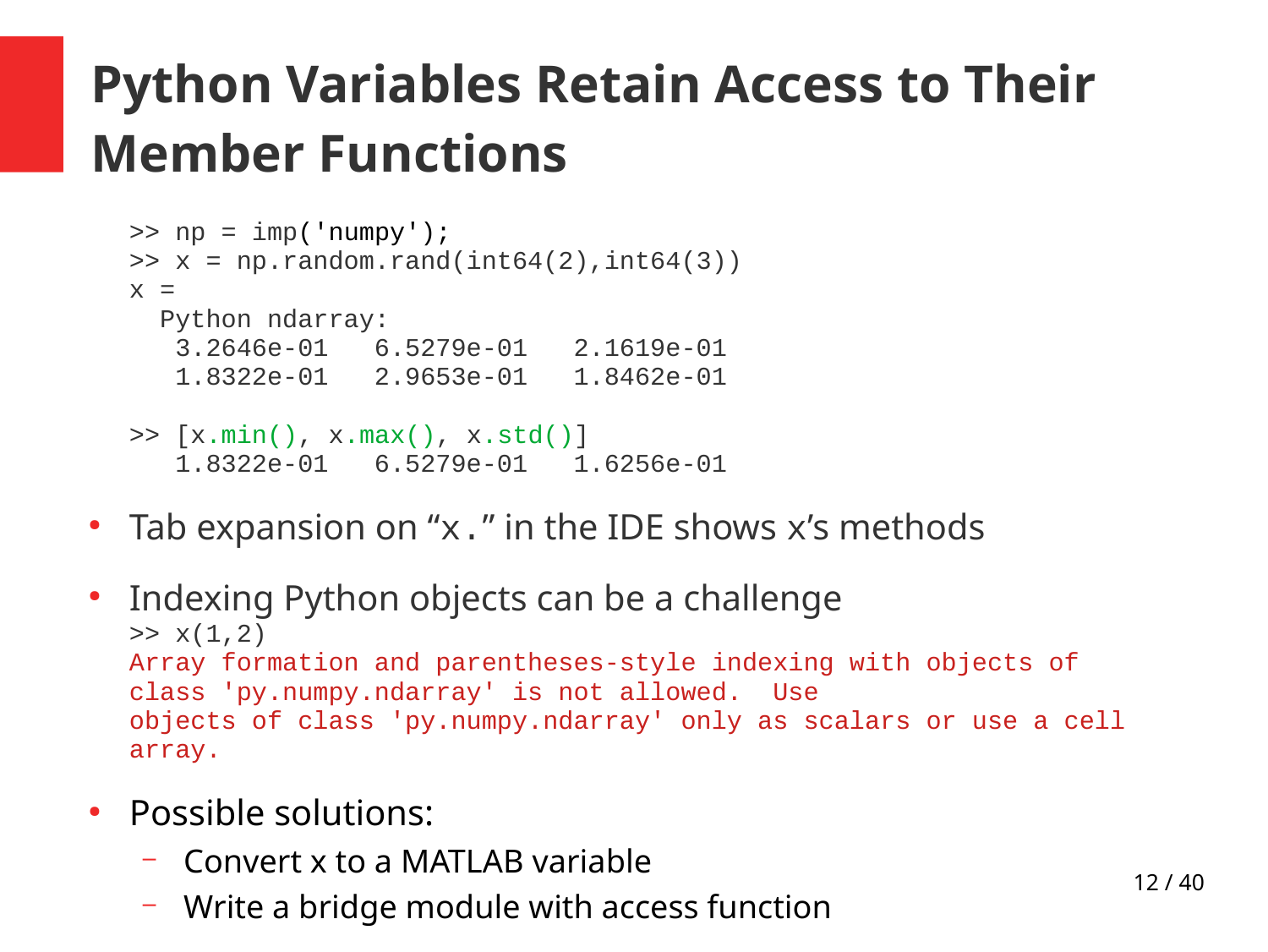# **Example 3: Call your own Python code**

• A simple Python function in file txy.py:

```
# txy.py
import numpy as np
from datetime import datetime
def F():
     return { 't' : datetime.now(),
              'x' : np.arange(12).reshape(2,6),
               'y' : ['a list', 'with strings']}
```
Lives in directory /home/al/project7, so add this to the Python search path in MATLAB

```
\Rightarrow sys_path = py.sys.path
>> sys_path.append('/home/al/project7')
```
*same concept as addpath in MATLAB*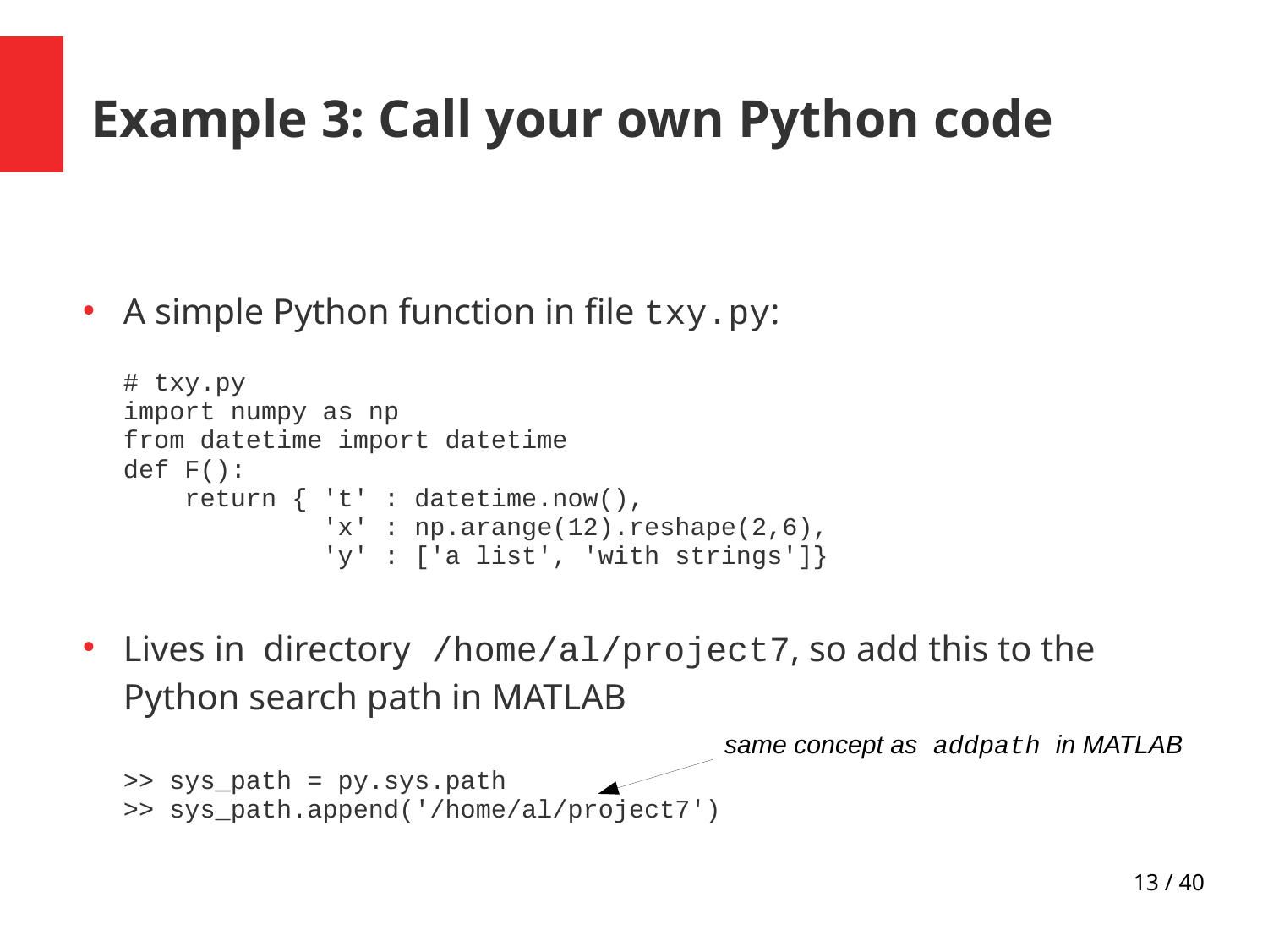# **Call our Own Python Function**

```
• Call txy.F() in MATLAB:
```

```
\Rightarrow txy = imp('txy');
\Rightarrow z = txy.F()
z = Python dict with no properties.
     {'t': datetime.datetime(2022, 3, 13, 13, 55, 5, 801403),
     'x': array([0, 1, 2, 3, 4, 5], [6, 7, 8, 9, 10, 11]]),
      'y': ['a list', 'with strings']}
```
- …but Python functions return Python variables.
- Takes extra effort to get values of interest.

| $\Rightarrow$ double(z.get('x')) |  |              |                |    |  |  |  |
|----------------------------------|--|--------------|----------------|----|--|--|--|
|                                  |  | $\Theta$ 1 2 | $\mathbb{R}^2$ |    |  |  |  |
|                                  |  | -8-          | <u>g</u>       | 10 |  |  |  |

• Most of the time, would rather have MATLAB variables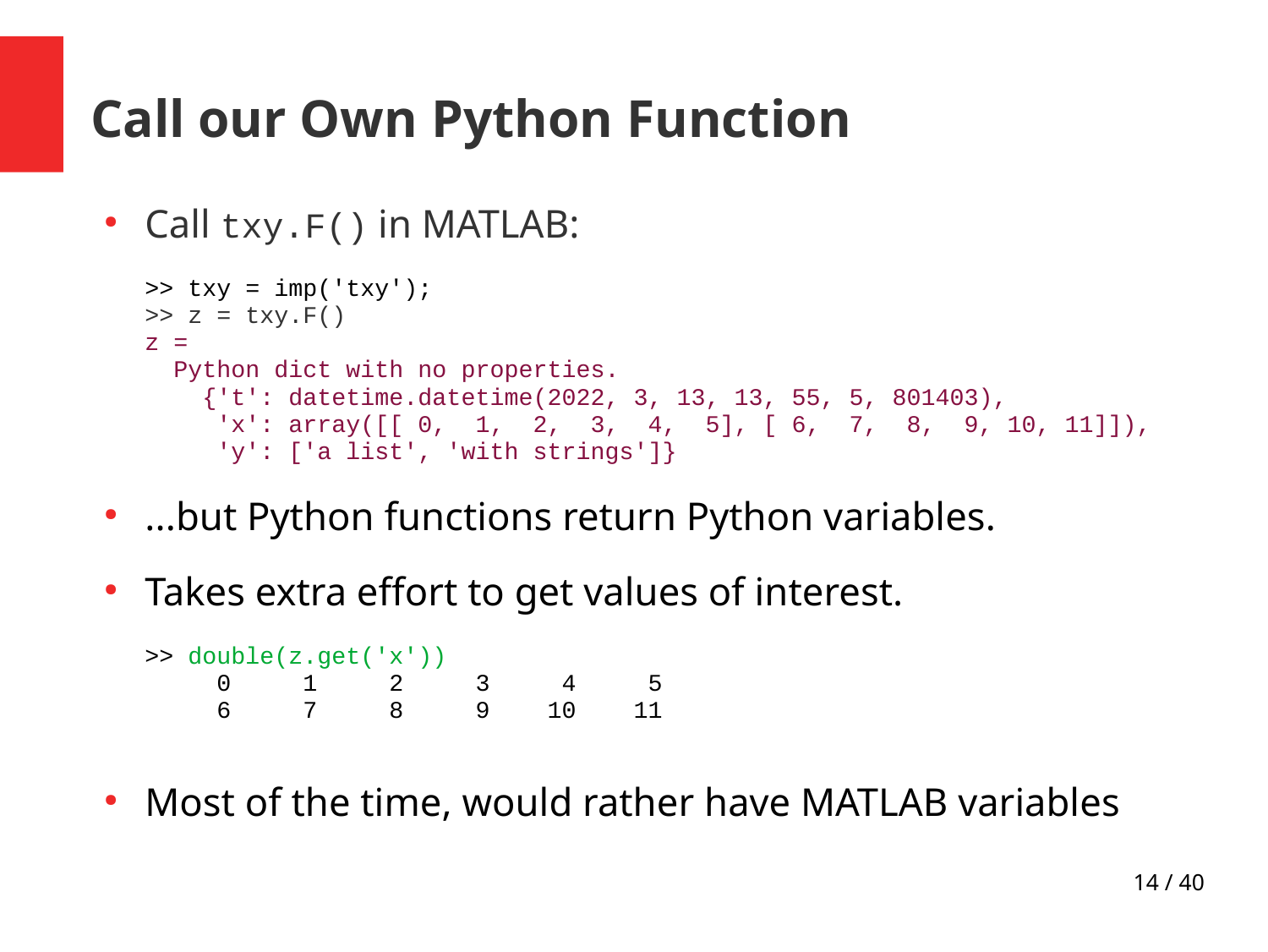#### **py2mat.m: Python to MATLAB Data Converter**

Given a Python variable, py2mat () returns its values as a MATLAB variable.

```
\Rightarrow m = py2mat(z)
  struct with fields:
    t: 26-Feb-2022 18:30:30
    x: [2×6 int64]
    y: {["a list"] ["with strings"]}
>> m.x.
  2×6 int64 matrix
    0 1 2 3 4 5
 6 7 8 9 10 11
                                              idiomatic MATLAB;
                                              more intuitive than
                                              double(z.get('x'))
```
[https://github.com/Apress/python-for-matlab-development/blob/main/code/matlab\\_py/py2mat.m](https://github.com/Apress/python-for-matlab-development/blob/main/code/matlab_py/py2mat.m)

• py2mat () supports real and complex NumPy arrays (preserves type and bit size), dates with timezone, lists, dicts, strings, tuples, sets, SciPy sparse matrices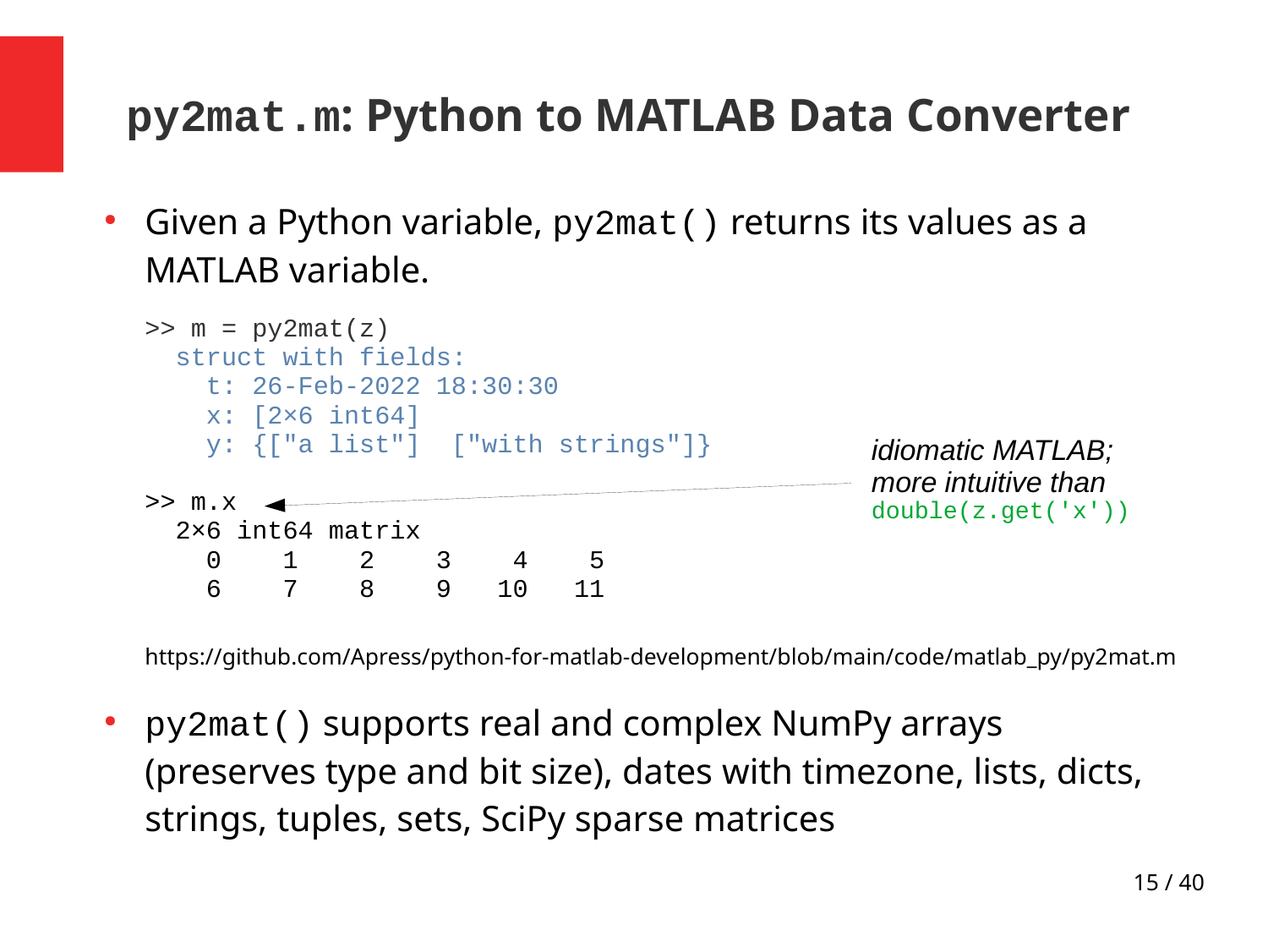## **Example 4: Read a YAML file**

• YAML is convenient format for storing program configuration data; is much less tedious than XML.

• Sample file:

```
# optim_config.yaml
max_iter : 1000
newmark :
     alpha : 0.25
     beta : 0.5 
input dir : "/xfer/sim data/2022/05/17"
tune coeff : [1.2e-4, -3.25, 58.2]
```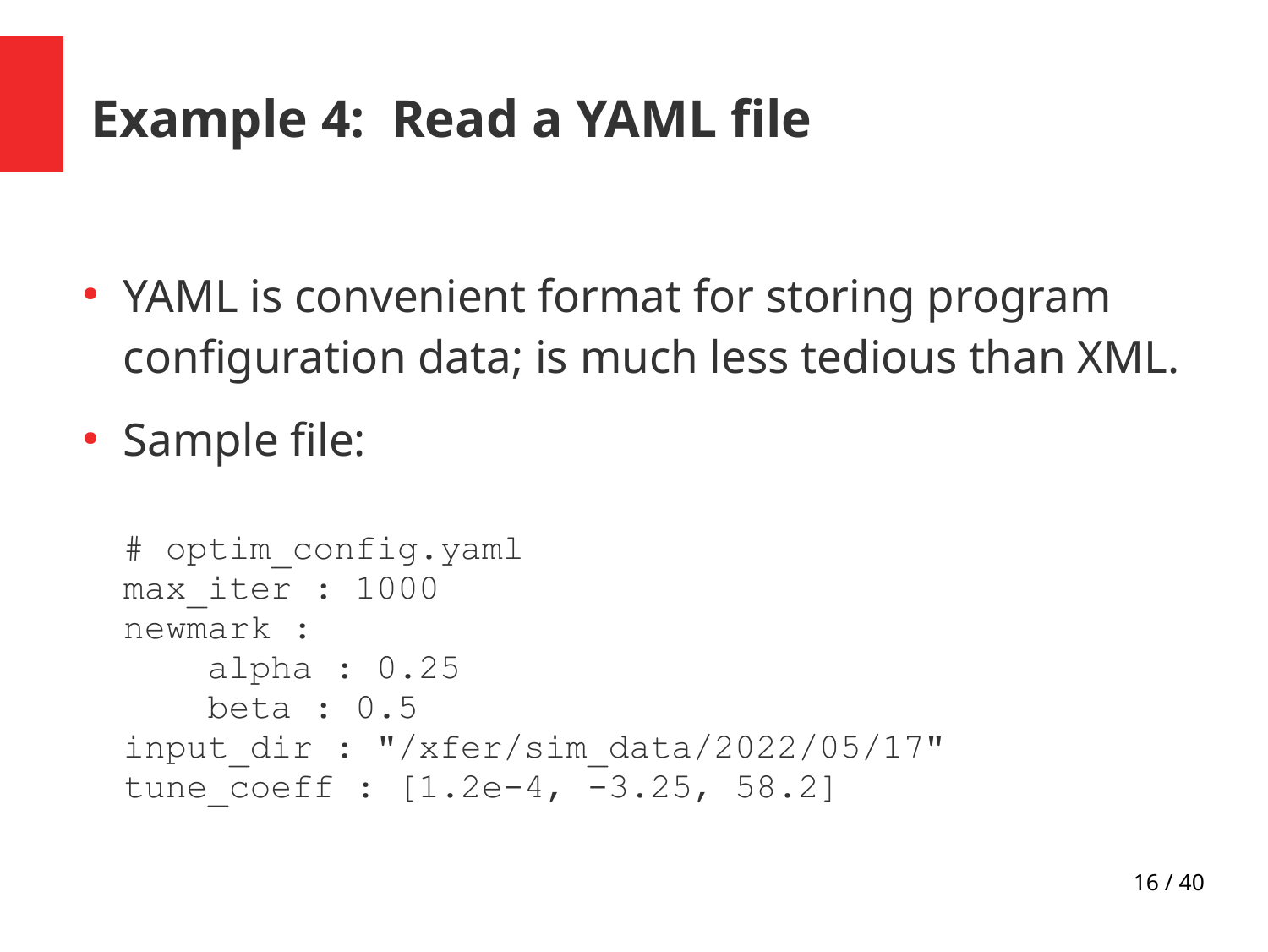## **MATLAB Doesn't Know YAML**

```
>> config = load('optim_config.yaml')
Error using load
Unable to read file 'optim_config.yaml'. Input 
must be a MAT-file or an ASCII file containing 
numeric data with same number of columns in each 
row.
```
- MATLAB solutions exist on Github and the FileExchange
- Alternatively, use Python...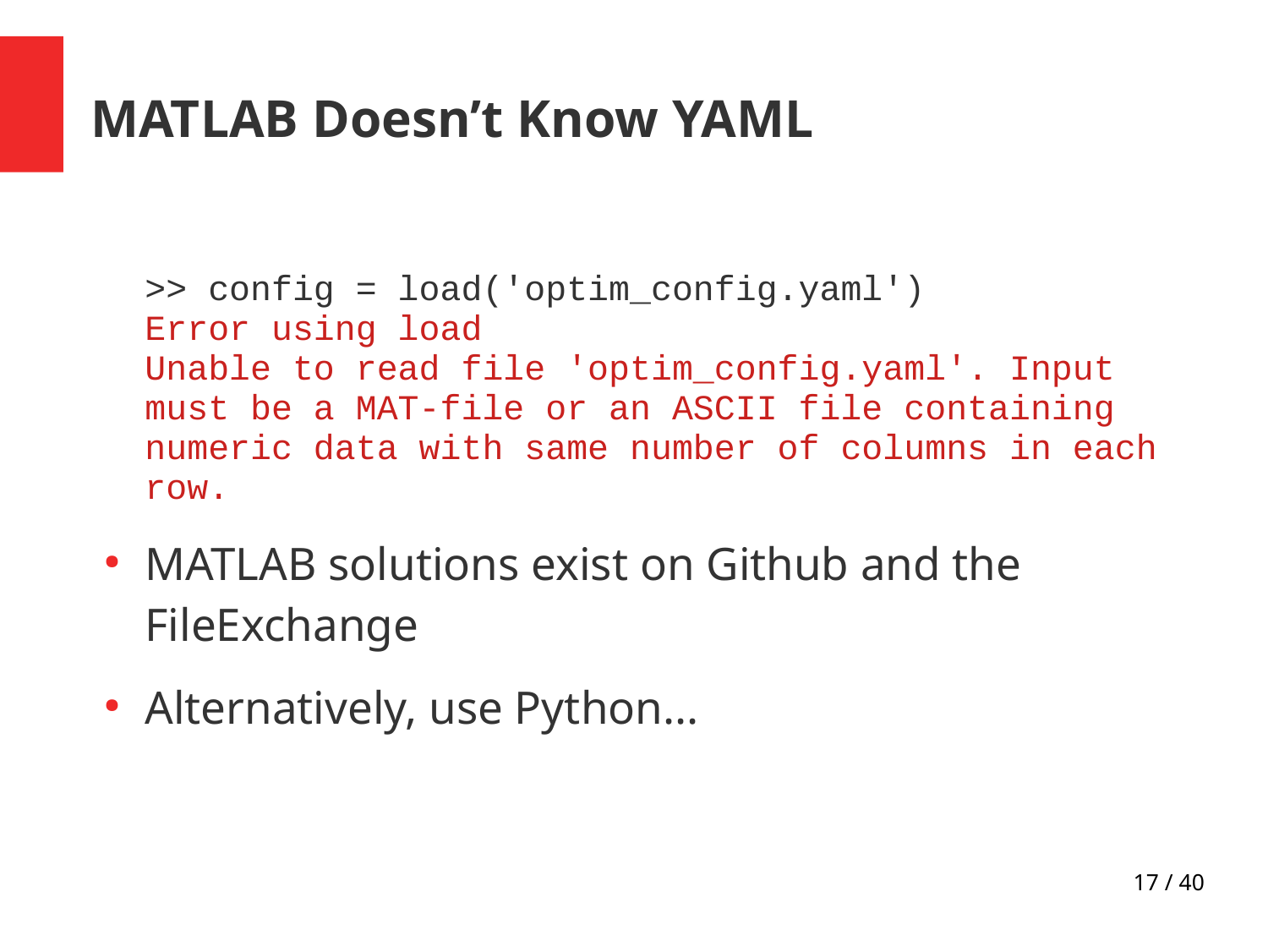## **Read YAML with Python**

```
\gg yaml = imp('yaml');
>> config = py2mat(yaml.safe_load(py.open('optim_config.yaml')))
config = struct with fields:
       max_iter: 1000
        newmark: [1×1 struct]
      input_dir: "/xfer/sim_data/2022/05/17"
     tune_coeff: {[1.2000e-04] [-3.2500] [58.2000]}
```
>> config.newmark struct with fields: alpha: 0.2500 beta: 0.5000

```
# optim config.yaml
max_iter : 1000
newmark :
     alpha : 0.25
     beta : 0.5 
input_dir : "/xfer/sim_data/2022/05/17"
tune \overline{\text{coeff}} : [1.2e-4, -3.25, 58.2]
```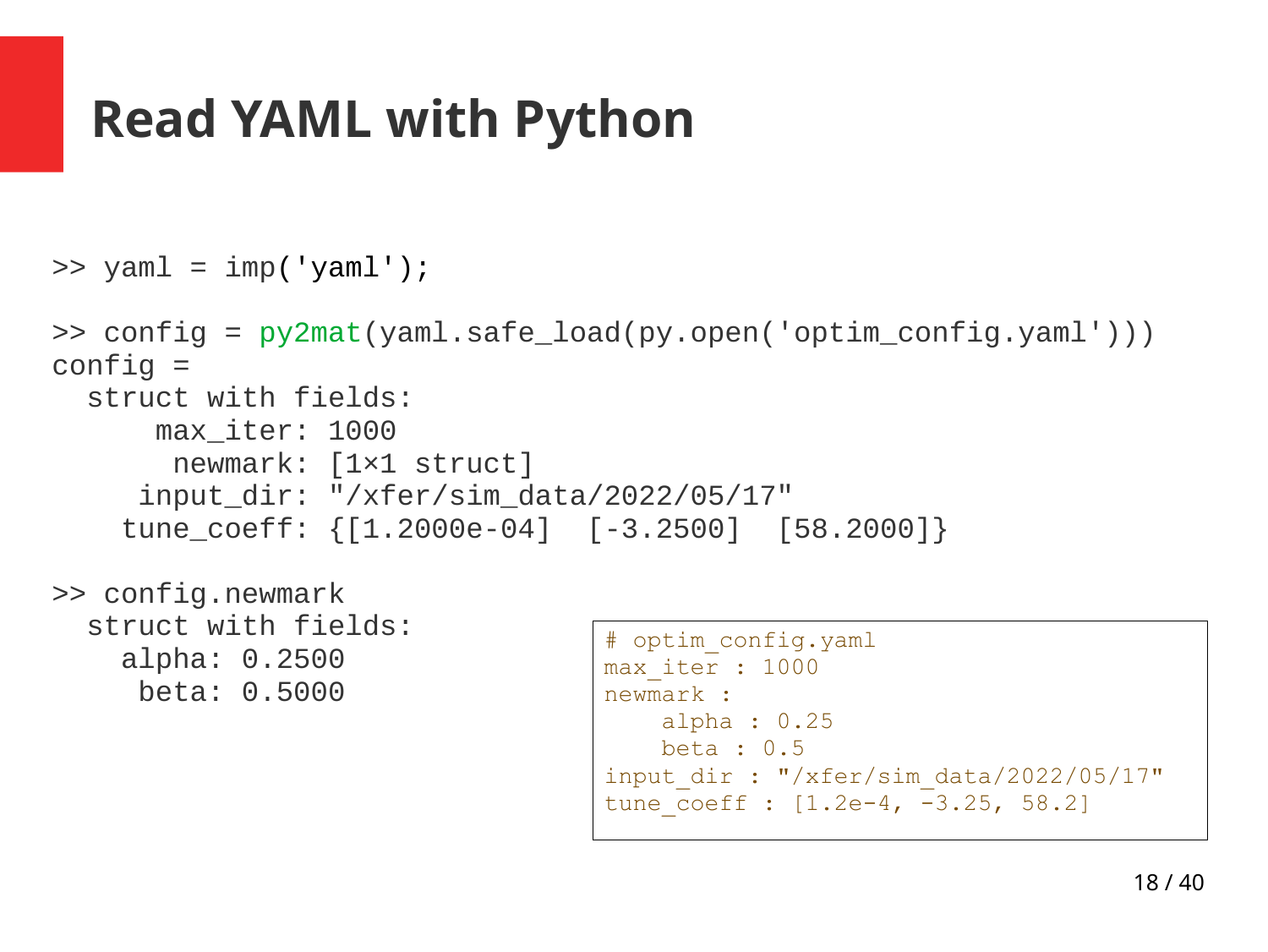## **py2mat.m Inverse: mat2py.m**

- Python functions require Python arguments
- MATLAB automatically maps simple MATLAB variables to Python variables when calling Python functions.
- More complex data? Use mat 2py.m [https://github.com/Apress/python-for-matlab-development/blob/main/code/matlab\\_py/mat2py.m](https://github.com/Apress/python-for-matlab-development/blob/main/code/matlab_py/mat2py.m)
- Example of a complex MATLAB variable:

```
soln.converged = true;
soln.error = 5.98435e-4;
soln.shape = \{ 8.8 -3.1 \};
soln.v(1).Ax = 4;soln.v(1).Bx = [.5 \t.5 \t.5];
soln.v(2).Ax = -3;
soln.v(2).Bx = [.45 - .35 2.5];
```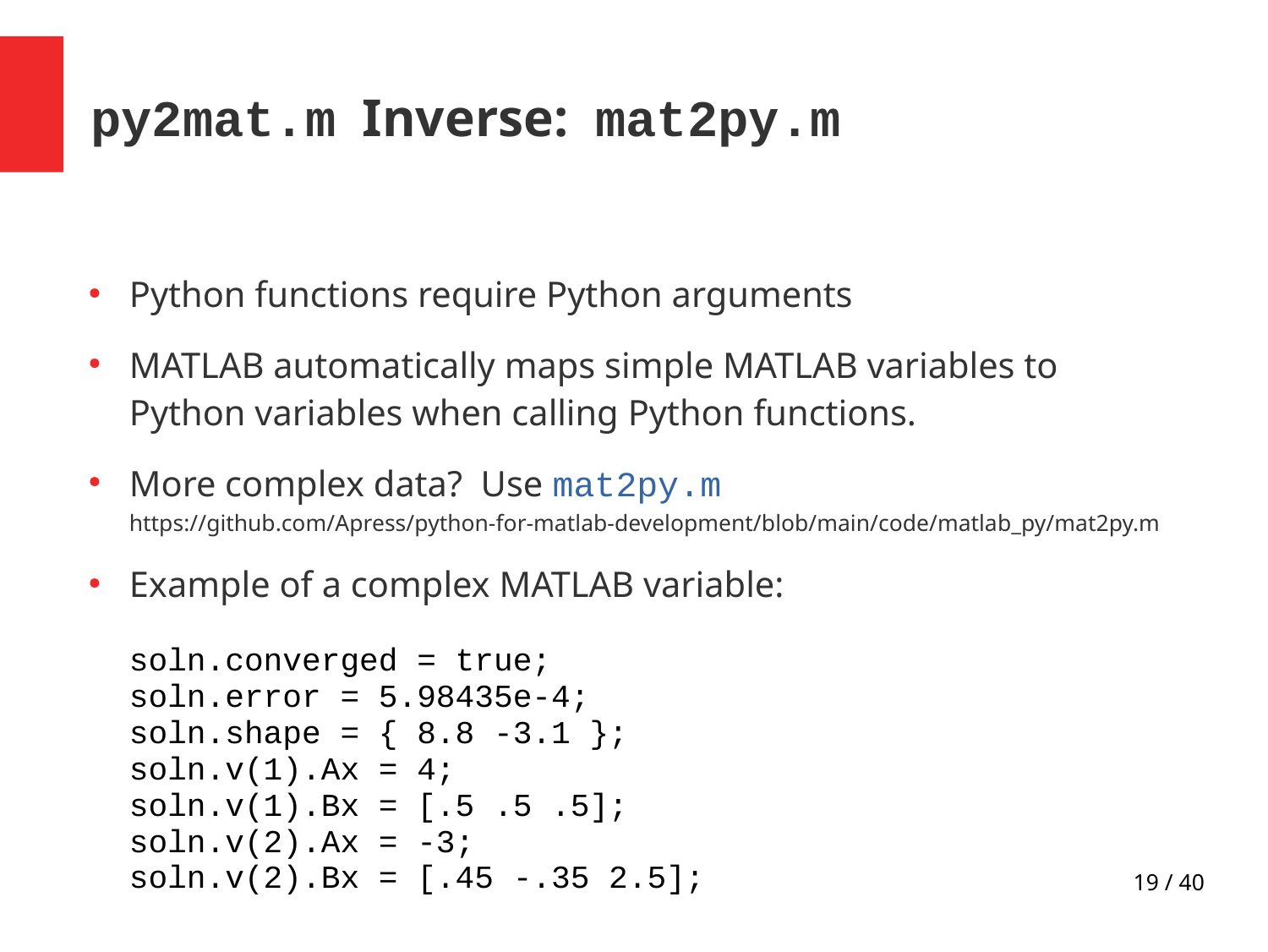## **mat2py.m Example**

```
>> mat2py(soln)
```
Python dict with no properties.

```
{'converged': True,
  'error': 0.000598435,
  'shape': [8.8, -3.1], 
 'V': [{'Ax': 4.0,
         'Bx': array([0.5, 0.5, 0.5])},
       {^{\prime}Ax': -3.0},
          'Bx': array([ 0.45, -0.35, 2.5 ])}]}
```
• mat2py.m converts dense and sparse matrices, cell arrays, structs, strings, datetimes.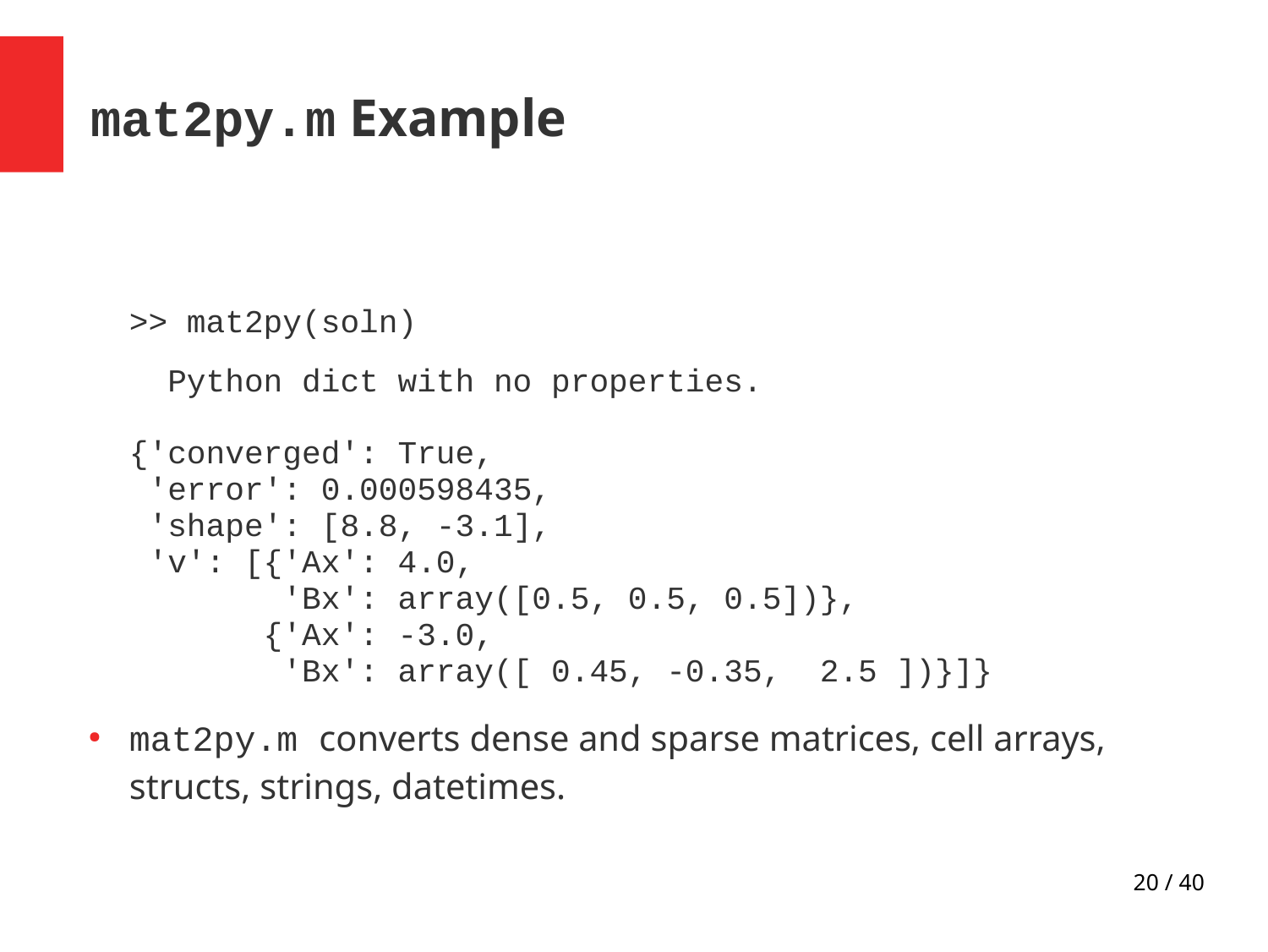# **Example 5: Bridge Modules**

We saw earlier that a NumPy array cannot be indexed in MATLAB:

```
\Rightarrow np = imp('numpy');
\Rightarrow x = np.arange(12).reshape(int64(2),int64(6))
x = Python ndarray:
 0 1 2 3 4 5
 6 7 8 9 10 11
```
 $>> x(2,4)$ 

```
Array formation and parentheses-style indexing with objects of class 
'py.numpy.ndarray' is not allowed. Use objects of class 'py.numpy.ndarray' 
only as scalars or use a cell array.
```
Write a *bridge module* to provide missing functionality:

```
21 / 40
# bridge_numpy_index.py
def ind(z, row, col):
    return z(int(row)-1, int(col)-1]cast to integer lets us avoid int64() in MATLAB 
                                subtracting 1 lets us use one-based indexing in MATLAB
```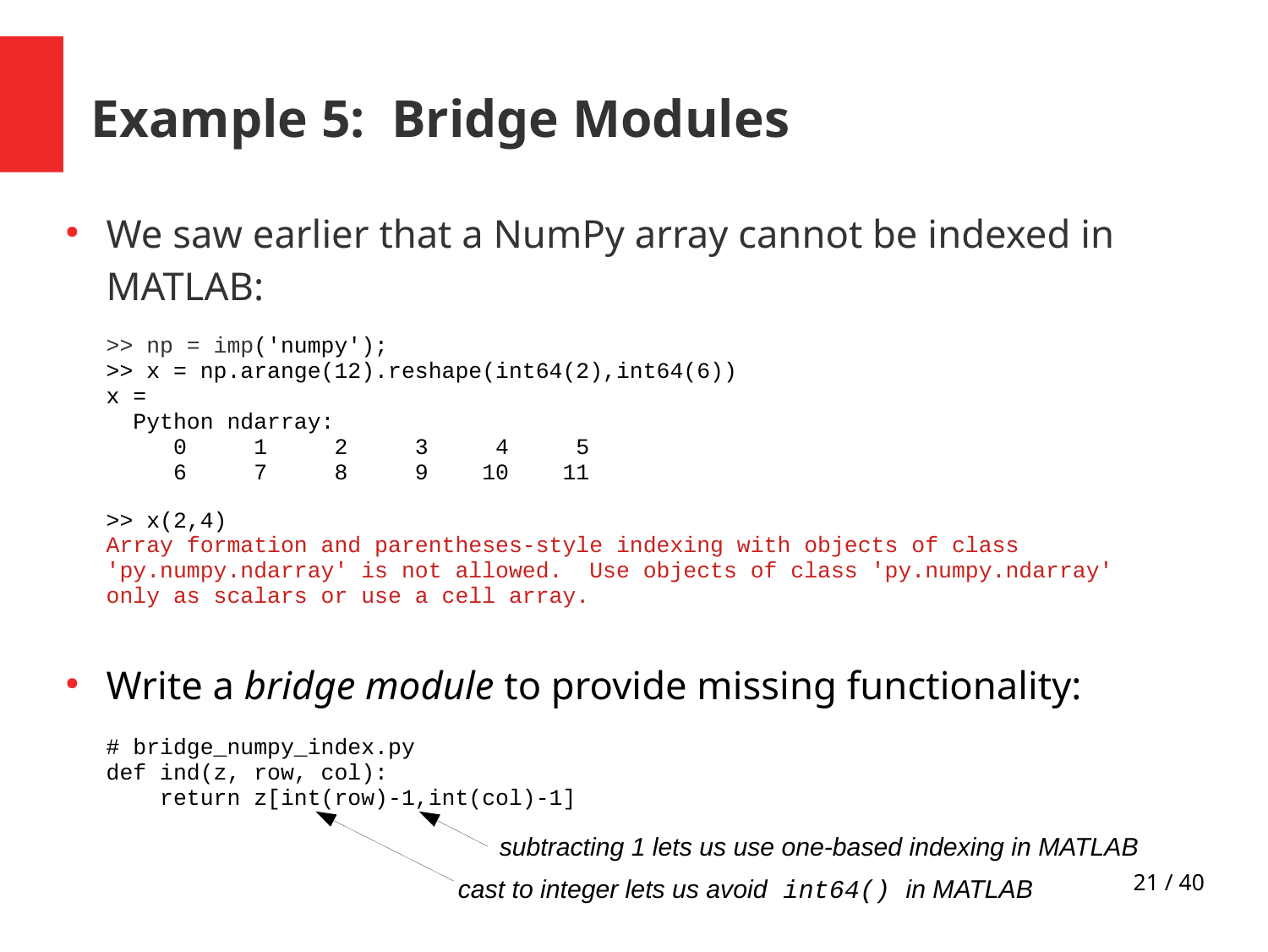# **Bridge Module to Index NumPy Array**

● Import the bridge and use its function(s) to get access:

```
\Rightarrow br = imp('bridge_numpy_index');
\Rightarrow x = np.arange(12).reshape(int64(2),int64(6))
x = Python ndarray:
      0 1 2 3 4 5<br>6 7 8 9 10 11
      \begin{array}{cccc} 0 & 1 & 2 \\ 6 & 7 & 8 \end{array}\gg br.ind(x, 2, 4)
ans = 9
                               MATLAB one-based indexing
```
• A smarter, *n*-dimensional version:

```
# bridge_numpy_index.py
def ind(z, *i):
     int minus 1 = \text{tuple}(\lceil \text{int}(\ ) - 1 for \; in I])
      return z[int_minus_1]
```
Want index slices, submatrices? Write more functions.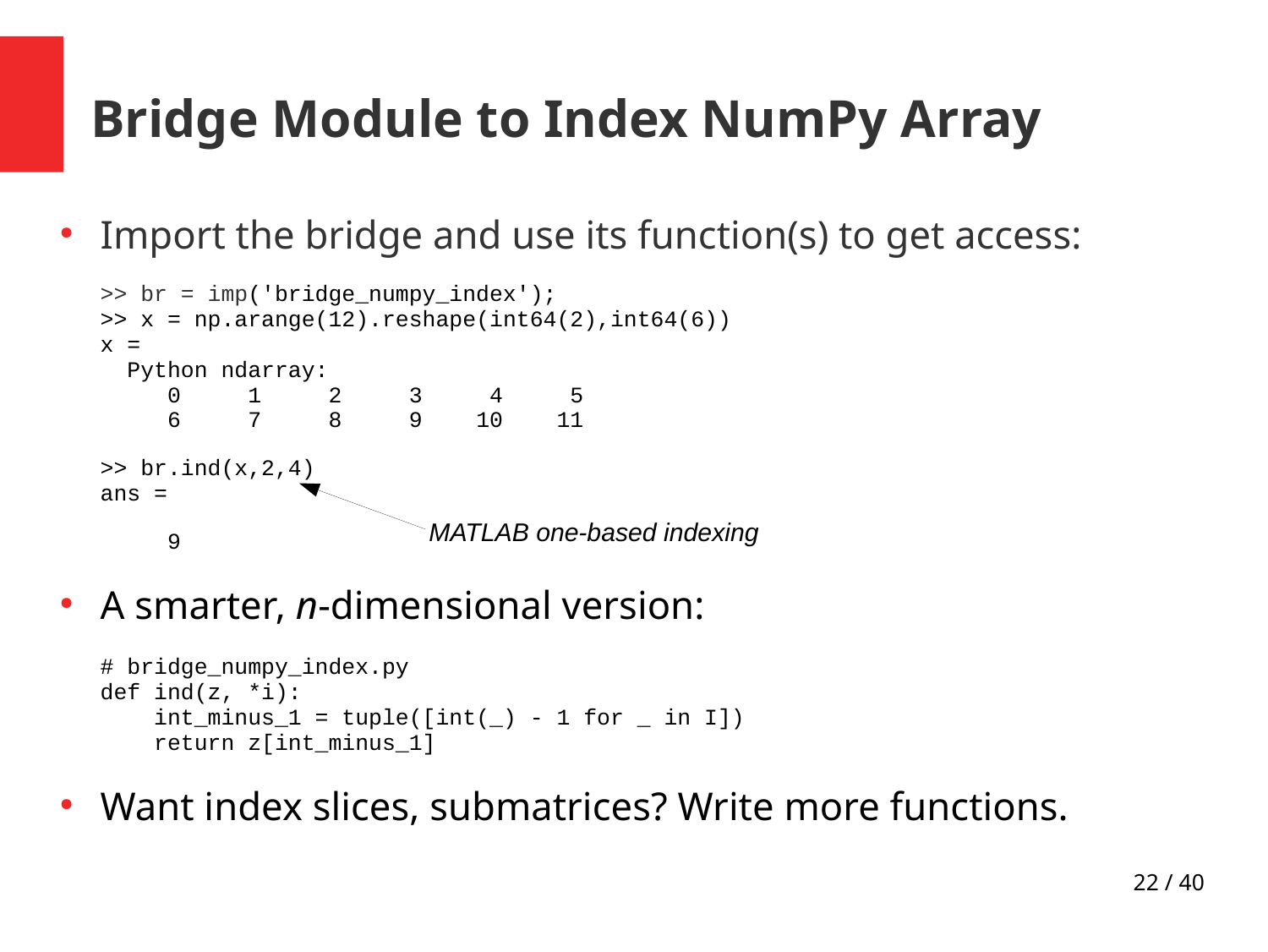## **Process Review**

- 1. Tell MATLAB where Python is installed >> pyenv('Version', '/path/to/python');
- 2. Expand sys.path so Python can find your code >> sys\_path = py.sys.path >> sys\_path.append('/path/to/your/code');
- 3. Import Python modules >> alias = py.importlib.import module('module name');
- 4. Call Python functions with Python arguments  $\Rightarrow$  x = alias.Fn(int64(n), mat2py(matlab variable));
- 5. Convert Python return values to MATLAB variables  $\Rightarrow$  m = py2mat(x);
- 6. Write a bridge module to span interface gaps. >> bridge = py.importlib.import\_module('bridge\_numpy\_index');  $\Rightarrow$   $m = \text{bridge-ind}(x, 1, 2)$ ;
- Ready for a bigger challenge!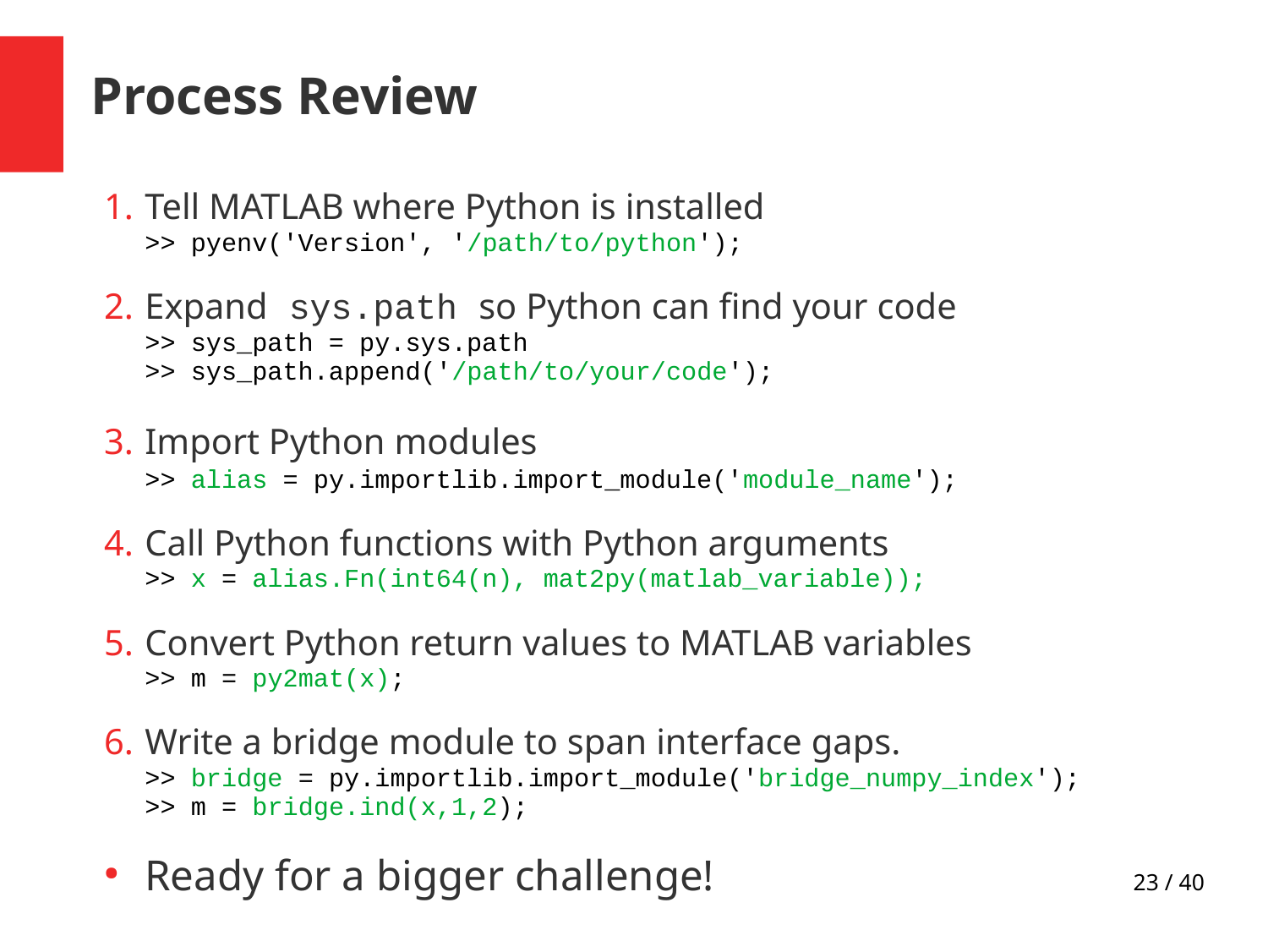## **Example 6: Write Formatted Excel .xlsx**

| A1             | $\overline{\phantom{a}}$ | Î<br>$\times$        | $f_x$       |             |  |  |  |
|----------------|--------------------------|----------------------|-------------|-------------|--|--|--|
|                | A                        | B                    | C           | D           |  |  |  |
| 1              |                          |                      |             |             |  |  |  |
| 2              |                          |                      |             |             |  |  |  |
| $\overline{3}$ |                          | <b>My Pets</b>       |             |             |  |  |  |
| 4              |                          | <b>Name</b>          | Animal      | weight [kg] |  |  |  |
| 5              |                          | <b>Nutmeg</b>        | Rabbit      | 2.5         |  |  |  |
| 6              |                          | Annabel              | Dog         | 4.3         |  |  |  |
| 7              |                          | Sunny                | <b>Bird</b> | 0.02        |  |  |  |
| 8              |                          | Harley               | Dog         | 17.1        |  |  |  |
| 9              |                          | Toby                 | Dog         | 24          |  |  |  |
| 10             |                          | Mr Socks             | Cat         | 3.9         |  |  |  |
| 11             |                          | <b>Total weight:</b> |             | 51.82       |  |  |  |
| 12             |                          |                      |             |             |  |  |  |

- Custom fonts, size, color
- Merged cells
- Background colors
- Equations

- Can do it in MATLAB on Windows with COM
- Can do it in MATLAB on Linux, macOS, Windows without COM using Python openpyxl module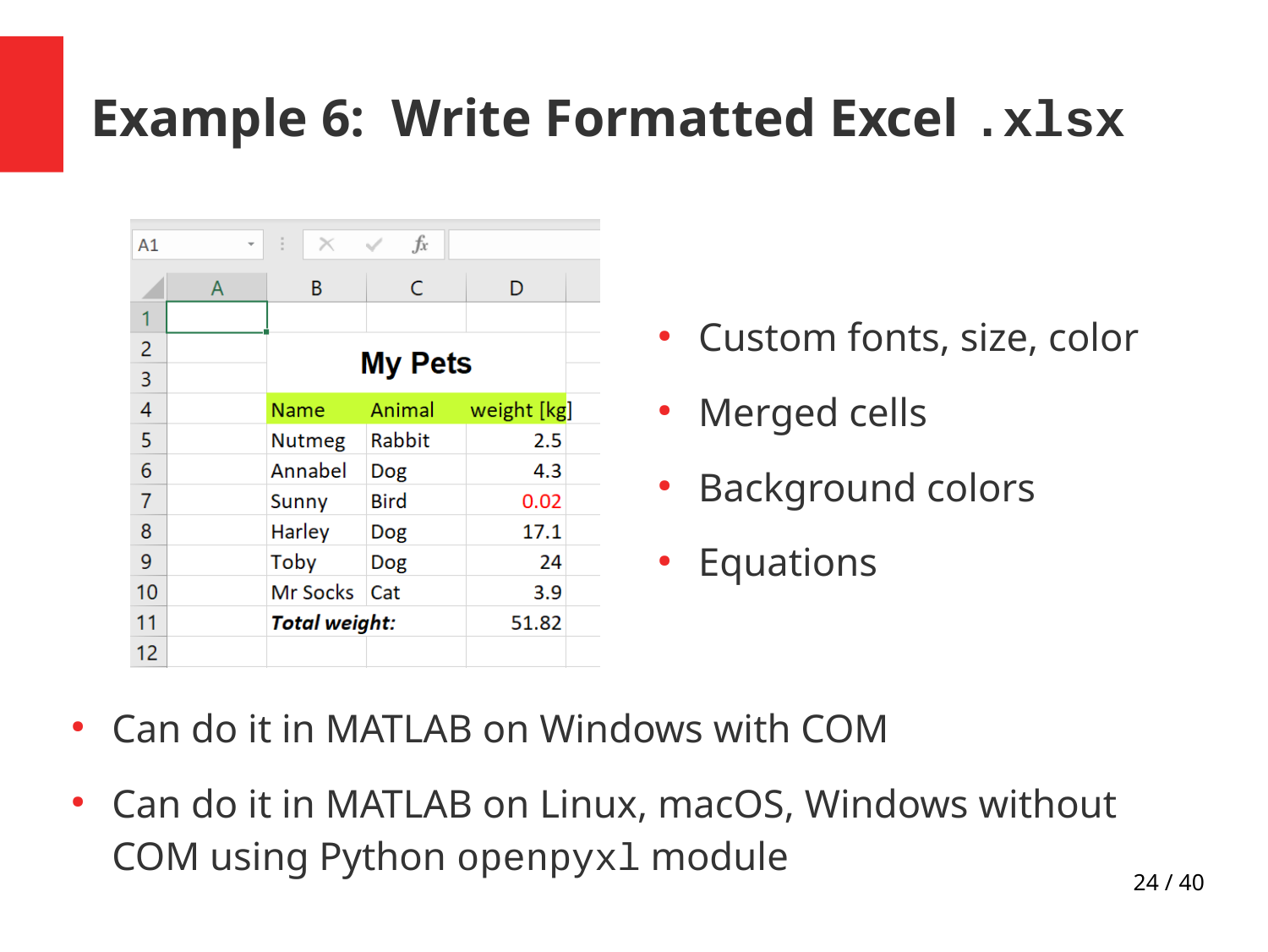## **Not a One-Liner!**

- Best approach for an involved MATLAB-calling-Python solution:
	- Write a working prototype entirely in Python
	- Implement each Python line in MATLAB
- Reference Python solution will be useful for troubleshooting in MATLAB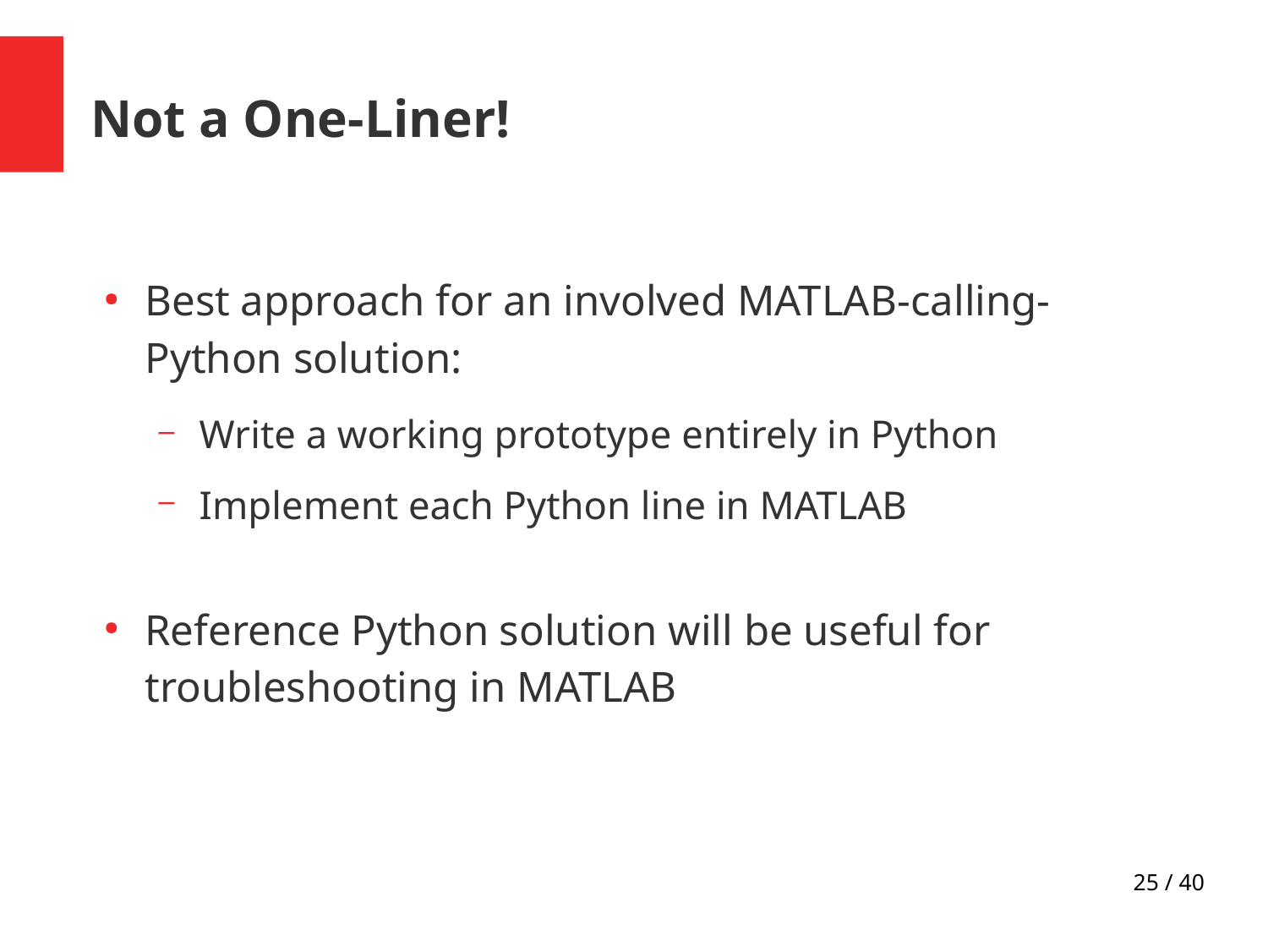## **demo\_openpyxl.m, demo\_openpyxl.py (1/12)**

```
% Al Danial, David Garrison #!/usr/bin/env python3
Im = @py.importlib.import_module;
OP = Im("openpyxl");<br>
styles = Im("openpyxl.styles");           import openpyxl.styles as styles
style styles = Im("openpyxl.styles");
Font = styles.Font; Font = styles.Font
Alignment = styles.Alignment; Alignment = styles.Alignment
PatternFill = styles.PatternFill; PatternFill = styles.PatternFill
book = OP.Workbook(); book = OP.Workbook()
sheet = book.active; sheet = book.active
sheet.title = "Pets by weight"; sheet.title = "Pets by weight"
% font styles, background color \# font styles, background color
ft title = Font(... ft title = Font(name="Arial",
    pyargs("name","Arial", ... size=14,
    "size",int64(14),"bold",py.True)); bold=True)
ftred = Font(color="00FF0000"); ftred = Font(color="00FF0000")ft italics = Font(bold=pv.True,... ft italics = Font(bold=True,bg_green = PatternFill( ... bg_green = PatternFill(
sheet.merge_cells("B2:D3"); sheet.merge_cells("B2:D3")
B2 = sheet.cell(2,2); B2 = sheet.cell(2,2)B2.value = "My Pets"; \qquad \qquad B2.value = "My Pets"
B2.font = ft_title; B2.font = ft_title
B2.alignment = Alignment(... B2.alignment = Alignment(
horizontal="center", vertical="center");
```

```
26 / 40
          italic=py.True); italic=True)
 fgColor="C5FD2F", fill_type="solid"); fgColor="C5FD2F",fill_type="solid")
```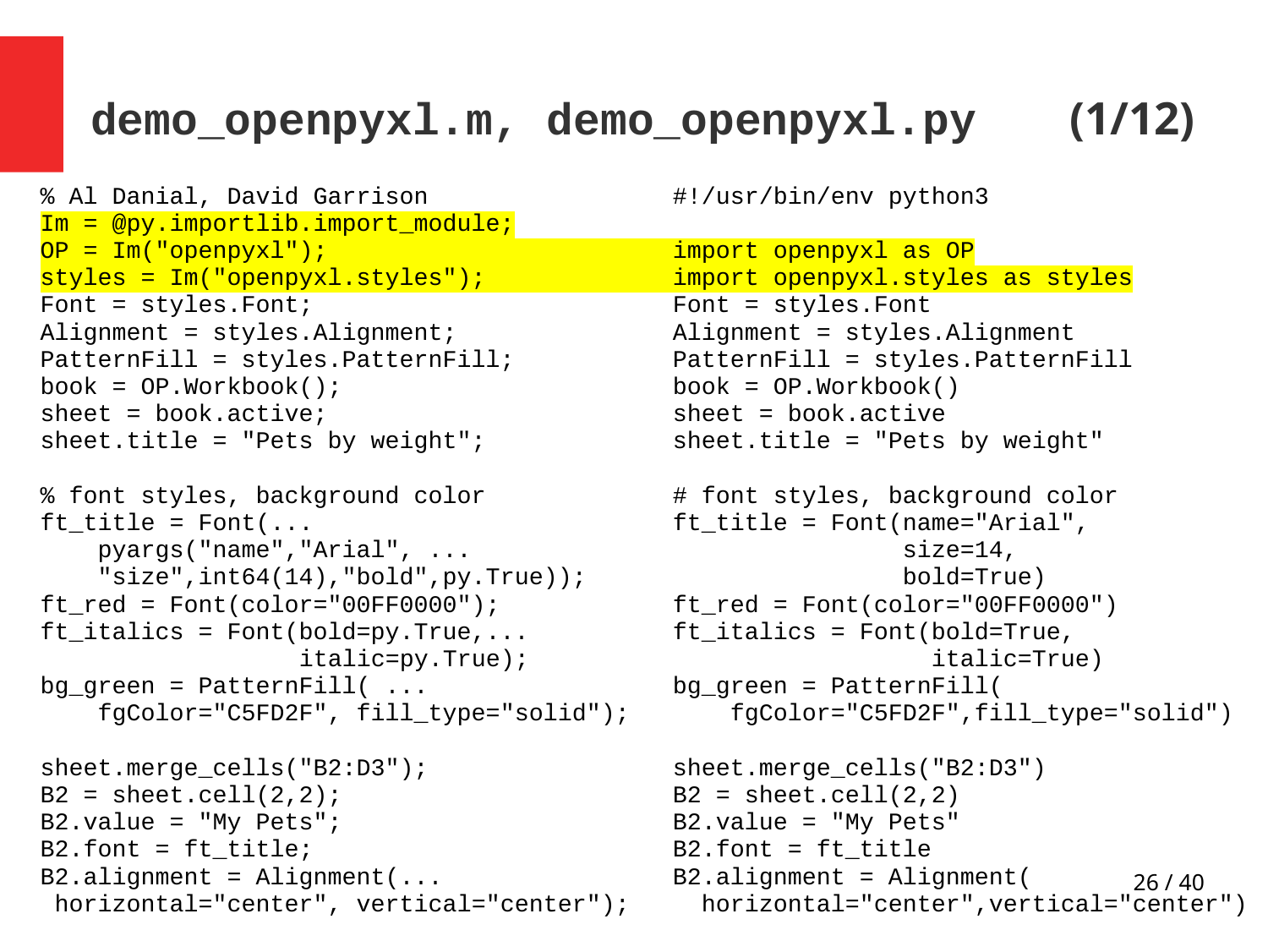## **demo\_openpyxl.m, demo\_openpyxl.py (2/12)**

```
% Al Danial, David Garrison #!/usr/bin/env python3
Im = @py.importlib.import_module; 
OP = Im("openpyxl");<br>
styles = Im("openpyxl.styles");<br>
import openpyxl.styles as styles
style = Im("openpyx1.styles");
Font = styles.Font; Font = styles.Font = styles.Font
Alignment = styles.Alignment; Alignment = styles.Alignment
PatternFill = styles.PatternFill; PatternFill = styles.PatternFill
book = OP.Workbook(); book = OP.Workbook()
sheet = book.active; sheet = book.active
sheet.title = "Pets by weight"; sheet.title = "Pets by weight"
% font styles, background color \# font styles, background color
ft title = Font(... ft title = Font(name="Arial",
    pyargs("name","Arial", ... size=14,
    "size",int64(14),"bold",py.True)); bold=True)
ftred = Font(color="00FF0000"); ftred = Font(color="00FF0000")ft italics = Font(bold=pv.True,... ft italics = Font(bold=True,bg_green = PatternFill( ... bg_green = PatternFill(
sheet.merge_cells("B2:D3"); sheet.merge_cells("B2:D3")
B2 = sheet.cell(2,2); B2 = sheet.cell(2,2)B2.value = "My Pets"; extending the B2.value = "My Pets"
B2.font = ft title; B2.font = ft title
B2.alignment = Alignment(... B2.alignment = Alignment(
```

```
horizontal="center", vertical="center");
```

```
27 / 40
          italic=py.True); italic=True)
 fgColor="C5FD2F", fill_type="solid"); fgColor="C5FD2F",fill_type="solid")
```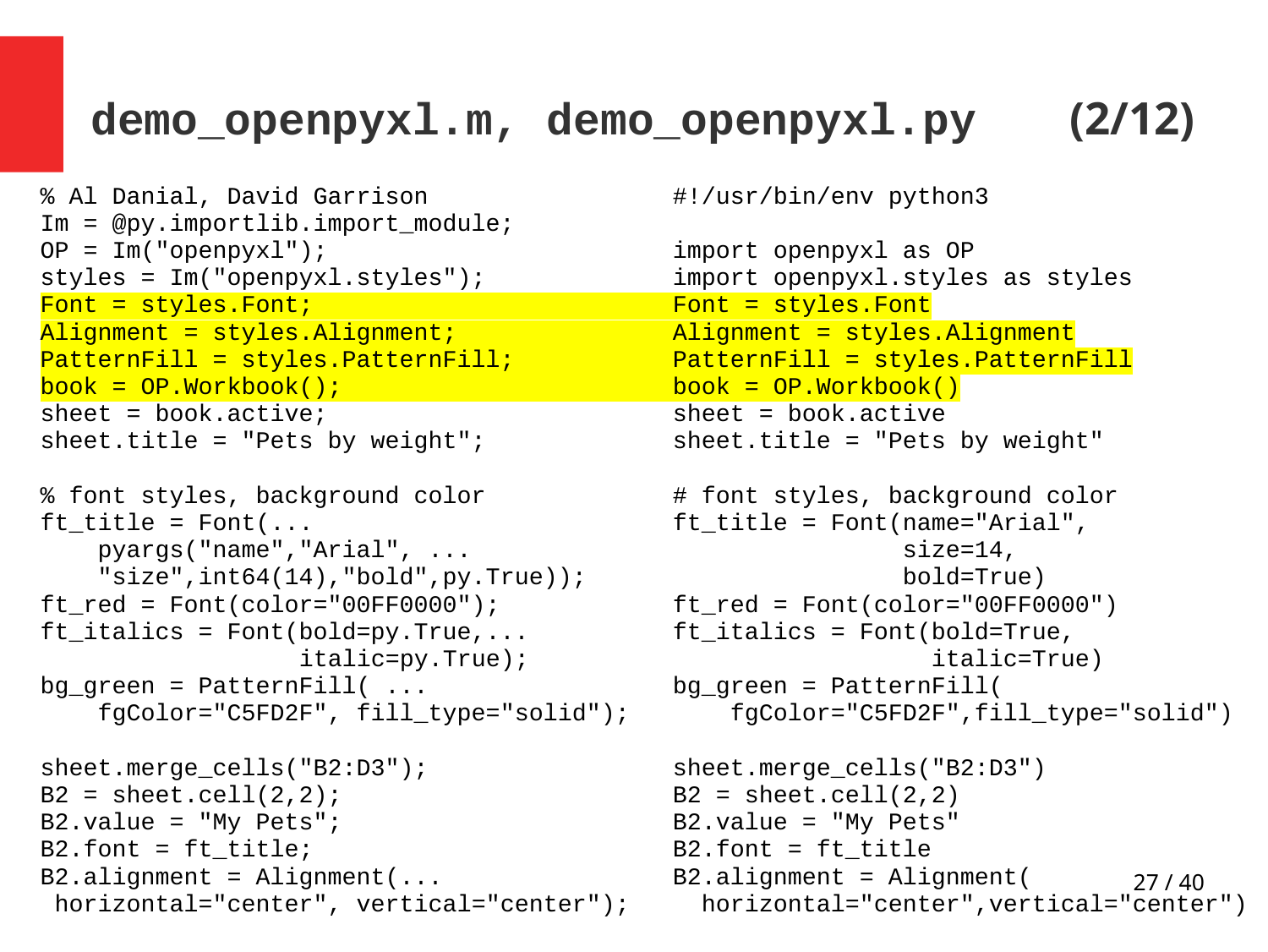## **demo\_openpyxl.m, demo\_openpyxl.py (3/12)**

```
% Al Danial, David Garrison #!/usr/bin/env python3
Im = @py.importlib.import_module; 
OP = Im("openpyxl");<br>
styles = Im("openpyxl.styles");<br>
import openpyxl.styles as styles
style = Im("openpyx1.styles");
Font = styles.Font; Font = styles.Font
Alignment = styles.Alignment; Alignment = styles.Alignment
PatternFill = styles.PatternFill; PatternFill = styles.PatternFill
book = OP.Workbook(); book = OP.Workbook()
sheet = book.active;sheet.title = "Pets by weight"; \blacksquare sheet.title = "Pets by weight"
```

```
% font styles, background color \# font styles, background color
ft title = Font(... ft title = Font(name="Arial",
    pyargs("name","Arial", ... size=14,
    "size",int64(14),"bold",py.True)); bold=True)
ftred = Font(color="00FF0000"); ftred = Font(color="00FF0000")ft italics = Font(bold=pv.True,... ft italics = Font(bold=True,bg green = PatternFill( \ldotssheet.merge_cells("B2:D3"); sheet.merge_cells("B2:D3")
```

```
B2 = sheet.cell(2,2); B2 = sheet.cell(2,2)B2.value = "My Pets"; extending the B2.value = "My Pets"
B2.font = ft title; B2.font = ft title
B2.alignment = Alignment(... B2.alignment = Alignment(
horizontal="center", vertical="center");
```

```
italic=py.True);<br>italic=True);<br>bg_green = PatternFill(
 fgColor="C5FD2F", fill_type="solid"); fgColor="C5FD2F",fill_type="solid")
```

```
28 / 40
```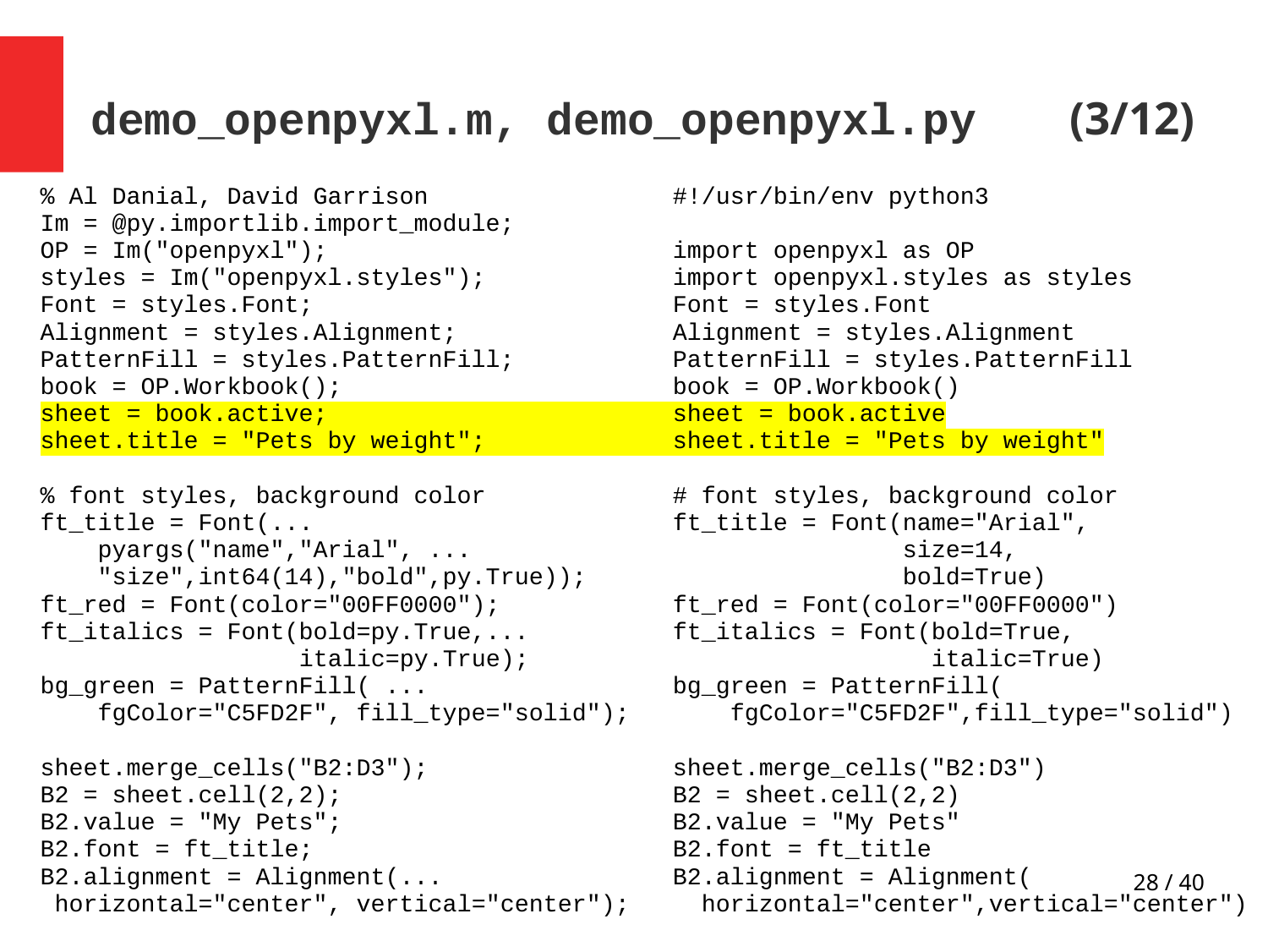## **demo\_openpyxl.m, demo\_openpyxl.py (4/12)**

```
% Al Danial, David Garrison #!/usr/bin/env python3
Im = @py.importlib.import_module; 
OP = Im("openpyxl");<br>
styles = Im("openpyxl.styles");<br>
import openpyxl.styles as styles
style = Im("openpyx1.styles");
Font = styles.Font; Font = styles.Font
Alignment = styles.Alignment; Alignment = styles.Alignment
PatternFill = styles.PatternFill; PatternFill = styles.PatternFill
book = OP.Workbook(); book = OP.Workbook()
sheet = book.active; sheet = book.active
sheet.title = "Pets by weight"; sheet.title = "Pets by weight"
```

```
% font styles, background color \# font styles, background color
\mathsf{ft\_title} = Font(... \blacksquare ) = \mathsf{ft\_title} = Font(name="Arial",
    pyargs("name","Arial", ...<br>https://www.community.community/size=14,"<br>size".int64(14)."bold".pv.True));
    "size", int64(14), "bold", py.True);
ft_red = Font(color="00FF0000"); ft_red = Font(color="00FF0000")
{\sf ft\_italics = Font(bold=py=True, \ldots \atop italic=pv=True);}italic=py.True);
bq green = PatternFill( \ldots bg green = PatternFill(
```

```
sheet.merge_cells("B2:D3"); sheet.merge_cells("B2:D3")
B2 = sheet.cell(2,2); B2 = sheet.cell(2,2)B2.value = "My Pets"; extending the B2.value = "My Pets"
B2.font = ft title; B2.font = ft title
B2.alignment = Alignment(... B2.alignment = Alignment(
horizontal="center", vertical="center");
```

```
fgColor="C5FD2F", fill_type="solid");    fgColor="C5FD2F",fill_type="solid")
```

```
29 / 40
```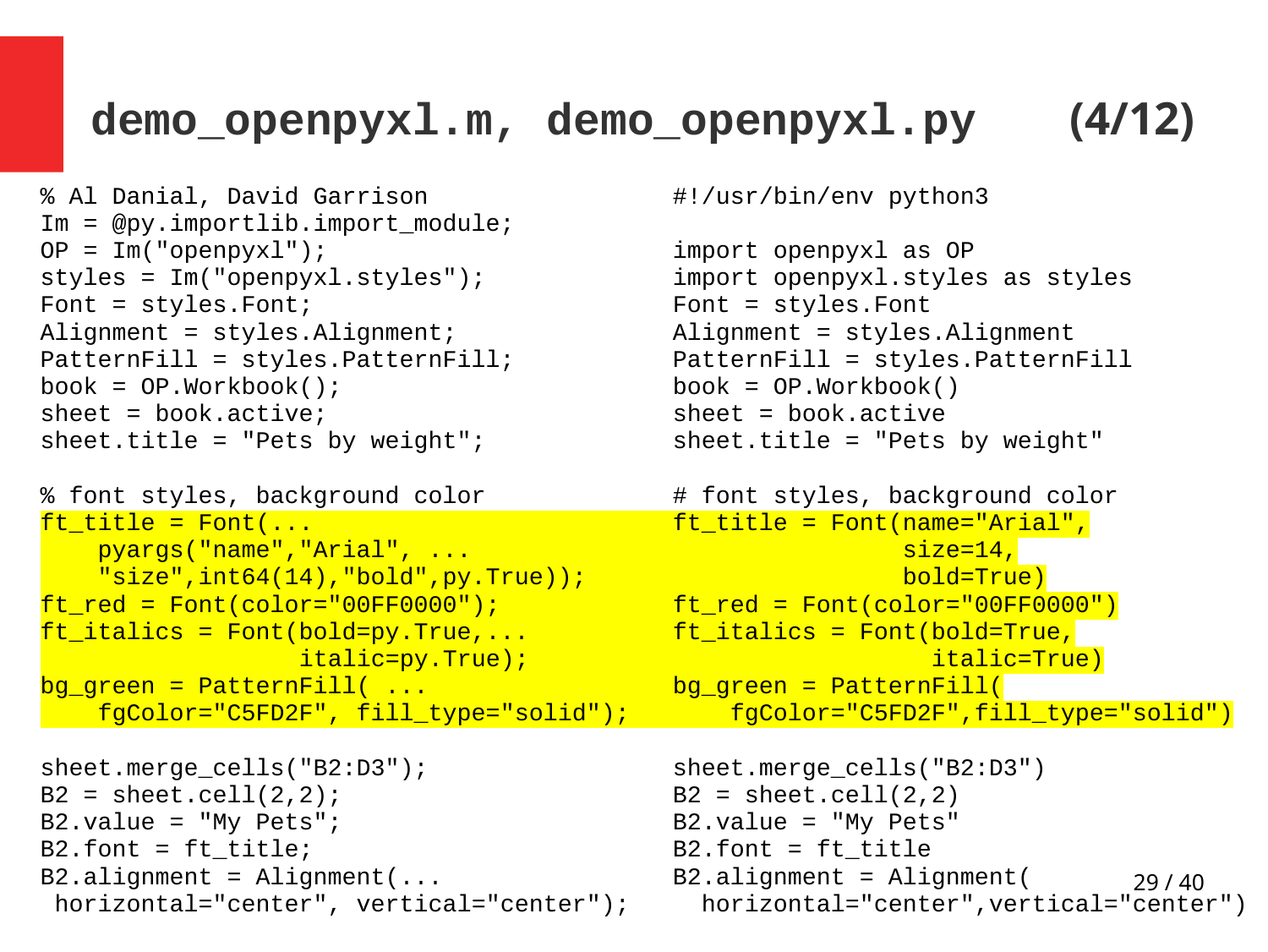### **demo\_openpyxl.m, demo\_openpyxl.py (5/12)**

```
% Al Danial, David Garrison #!/usr/bin/env python3
Im = @py.importlib.import_module; 
OP = Im("openpyxl");<br>
styles = Im("openpyxl.styles");<br>
import openpyxl.styles as styles
style = Im("openpyx1.styles");
Font = styles.Font; Font = styles.Font
Alignment = styles.Alignment; Alignment = styles.Alignment
PatternFill = styles.PatternFill; PatternFill = styles.PatternFill
book = OP.Workbook(); book = OP.Workbook()
sheet = book.active; sheet = book.active
sheet.title = "Pets by weight";    before 2022a,  sheet.title = "Pets by weight"
% font styles, background color \begin{array}{ccc} \text{# font styles, background color} \\ \text{ft\_title = Font} \text{(name="Arial",} \end{array} pyargs("name","Arial", ... size=14,
   "size", int64(14), "bold", py. True); \overline{\hspace{2cm}} \overline{\hspace{2cm}} \hspace{2cm} \text{bold=True}ft\_red = Font(color="00FF0000") ft\_red = Font(color="00FF0000")ft italics = Font(bold=py=True,... ft_italics = Font(bold=True,italic=py.True);<br>italic=True);<br>bg_green = PatternFill(
bg green = PatternFill( \ldots fgColor="C5FD2F", fill_type="solid"); fgColor="C5FD2F",fill_type="solid")
sheet.merge_cells("B2:D3"); sheet.merge_cells("B2:D3")
B2 = sheet.cell(2,2); B2 = sheet.cell(2,2)B2.value = "My Pets"; \qquad \qquad B2.value = "My Pets"
B2.font = ft title; B2.font = ft title
B2.alignment = Alignment(... B2.alignment = Alignment(
 horizontal="center", vertical="center");
                             need pyargs('x',y)
                                      2022a allows x=y!
```

```
30 / 40
ft\_title = Font(name="Arr11",
```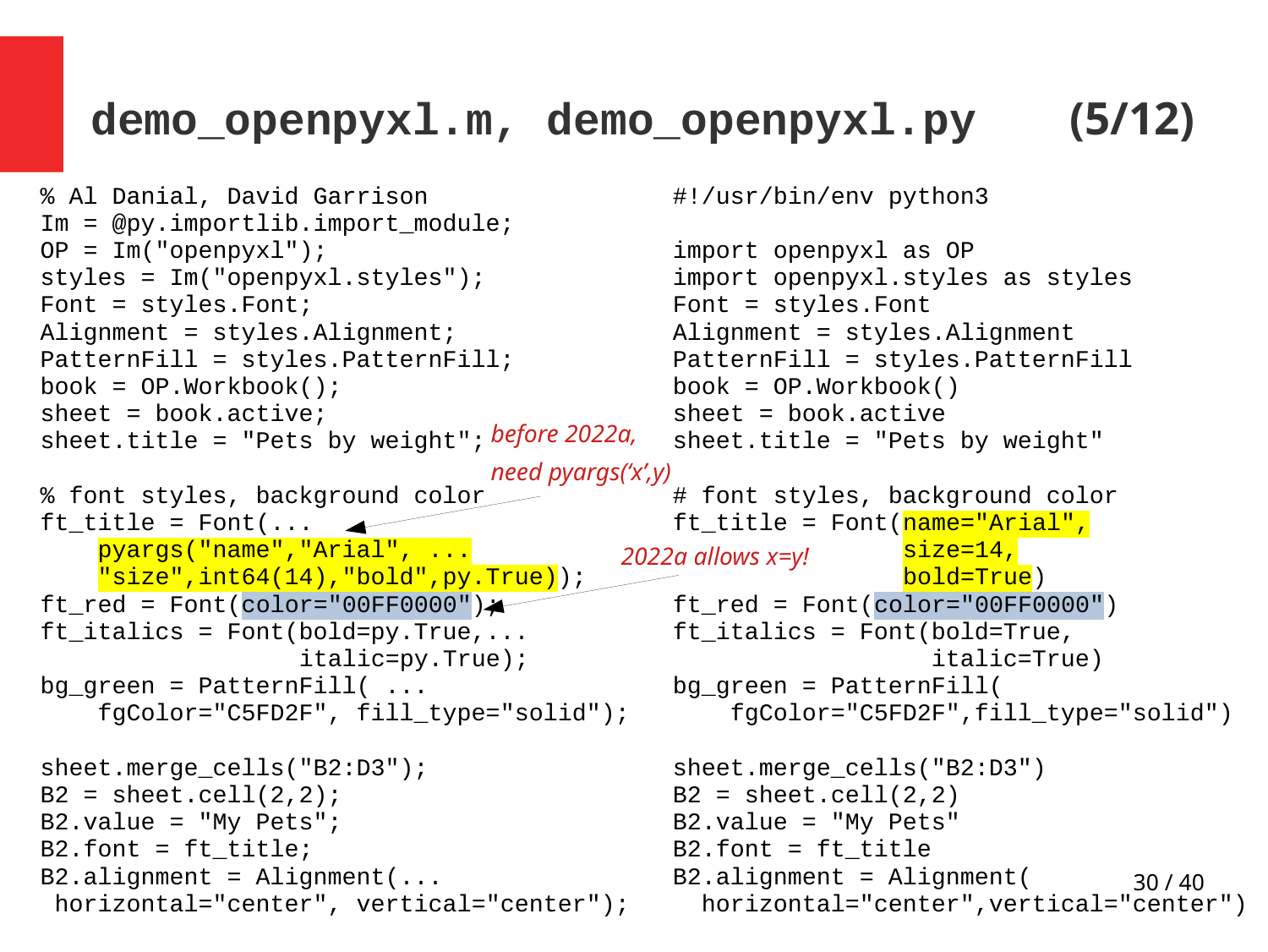## **demo\_openpyxl.m, demo\_openpyxl.py (6/12)**

```
% Al Danial, David Garrison #!/usr/bin/env python3
Im = @py.importlib.import_module; 
OP = Im("openpyxl");<br>
styles = Im("openpyxl.styles");<br>
import openpyxl.styles as styles
style = Im("openpyx1.styles");
Font = styles.Font; Font = styles.Font
Alignment = styles.Alignment; Alignment = styles.Alignment
PatternFill = styles.PatternFill; PatternFill = styles.PatternFill
book = OP.Workbook(); book = OP.Workbook()
sheet = book.active; sheet = book.active
sheet.title = "Pets by weight"; sheet.title = "Pets by weight"
% font styles, background color \# font styles, background color
ft title = Font(... ft title = Font(name="Arial",
    pyargs("name","Arial", ... size=14,
    "size",int64(14),"bold",py.True)); bold=True)
ftred = Font(color="00FF0000"); ftred = Font(color="00FF0000")ft italics = Font(bold=pv.True,... ft italics = Font(bold=True,bg_green = PatternFill( ... bg_green = PatternFill(
```

```
horizontal="center", vertical="center");
```

```
 italic=py.True); italic=True)
 fgColor="C5FD2F", fill_type="solid"); fgColor="C5FD2F",fill_type="solid")
```

```
dedications.com/horidial/horizontal="center");<br>horizontal="center",vertical="center");
sheet.merge_cells("B2:D3");           sheet.merge_cells("B2:D3")
B2 = sheet.cell(2,2); B2 = sheet.cell(2,2)
B2.value = "My Pets"; B2.value = "My Pets";
B2. font = ft title; B2.font = ft title
B2.alignment = Alignment(... B2.alignment = Alignment(
```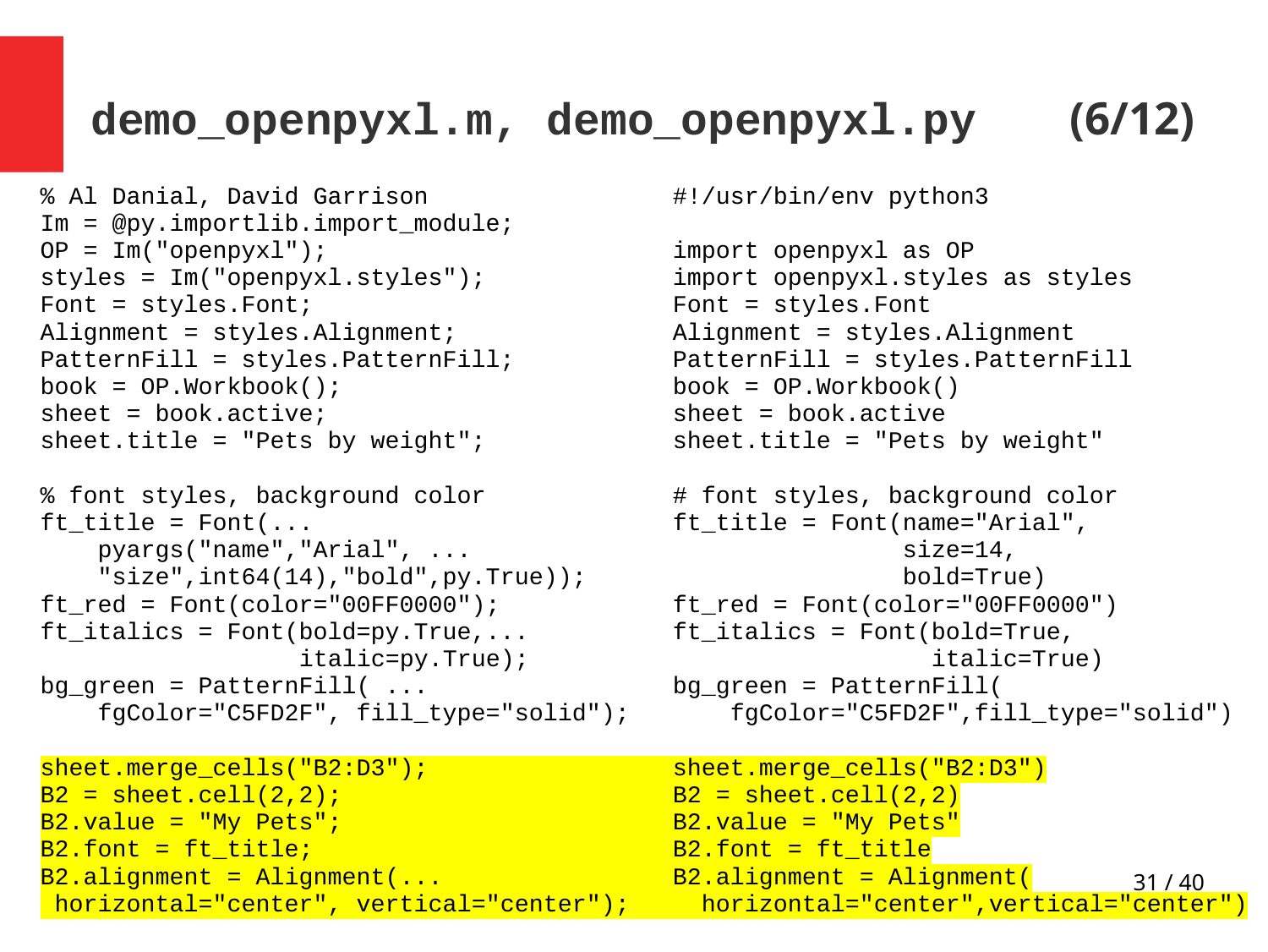### **demo\_openpyxl.m, demo\_openpyxl.py (7/12)**

```
\texttt{category} = \{\texttt{"Name"}\,,\texttt{"Animal"}\,,\texttt{"weight [kg]"}\};\qquad \texttt{category} = [\texttt{"Name"}\,,\texttt{row} = \texttt{int64(4)}\};\qquadrow = int64(4); col = int64(1);<br>for i = 1:length(category)
 )r i = 1:length(category)           for i in range(len(category)):<br>nextCell = sheet.cell(row, col+i);      nextCell = sheet.cell(row, c
 nextCell.value = category{i};nextCell.fill = bg green; nextCell.fill = bg green
end 
pets = {{"Nutmeg", "Rabbit", 2.5},... pets = [["Nutmeg", "Rabbit", 2.5],
 {"Annabel", "Dog", 4.3}, ... ["Annabel", "Dog", 4.3],
        {\{"Harley", "Dog", 17.1}, ...
         {"Toby", "Dog", 24.0}, ... ["Toby", "Dog", 24.0],
         {"Mr Socks", "Cat", 3.9}}; ["Mr Socks", "Cat", 3.9]]
for P = pets for P in pets:
  row = row + 1; row  == 1 for j = 1:length(category) for j in range(len(category)):
    nextCell = cell(sheet, row, col+j); cell = sheet.cell(row, col+j,nextCell.value = P{1}{i};if j == 3 && P\{1\}\{j\} < 0.1 if j == 2 and P[j] < 0.1:
      nextCell.font = ft red; extCell.font = ft red
    end 
  end 
end
```

```
% column headings<br>category={"Name","Animal","weight [kg]"};   category=["Name","Animal","weight [kg]"]
                                                                   nextCell = sheet.cell(row, col+i)<br>nextCell.value = category[i]
```

```
{"Nutmeg", "Rabbit", 2.5},...                               [["Nutmeg", "Rabbit", 2.5],<br>{"Annabel", "Dog", 4.3}, ...             ["Annabel", "Dog", 4.3],<br>{"Sunny", "Bird", 0.02}, ...         ["Sunny", "Bird", 0.02],<br>{"Harl
```

```
nextCell = cell(sheet, row, col+j); nextCell = sheet.cell(row, col+j)
```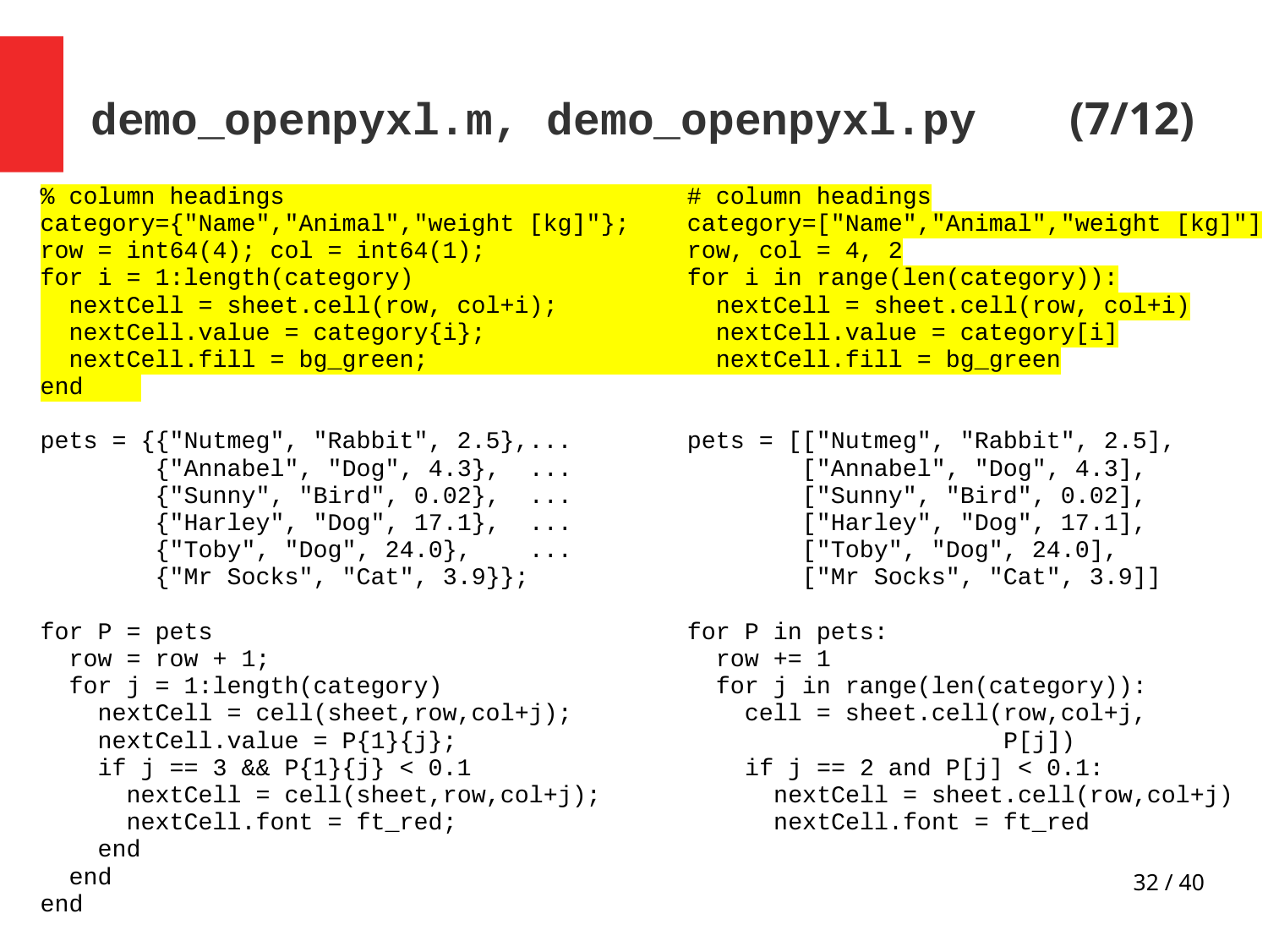### **demo\_openpyxl.m, demo\_openpyxl.py (8/12)**

nextCell.font = ft red; extCell.font = ft red

```
% column headings # column headings
category={"Name","Animal","weight [kg]"};
row = int64(4); col = int64(1); \begin{array}{ccc} \text{row} & = & \text{int64(4)}; \\ \text{for i = 1:length(category)} & \text{for i in range} \end{array}for i in range(len(category)):
  nextCell = sheet.cell(row, col+i);<br>
nextCell.value = category\{i\};<br>
nextCell.value = category[i]nextCell.value = category{i};nextCell.fill = bg green; nextCell.fill = bg green
end 
pets = {{"Nutmeg", "Rabbit", 2.5},... pets = [["Nutmeg", "Rabbit", 2.5],
 {"Annabel", "Dog", 4.3}, ... ["Annabel", "Dog", 4.3],
        {"Nutmeg", "Rabbit", 2.5},...                pets = [["Nutmeg", "Rabbit", 2.5],<br>{"Annabel", "Dog", 4.3},  ...                 ["Annabel", "Dog", 4.3],<br>{"Sunny", "Bird", 0.02},  ...               ["Sunny", "Bird", 0.02],
         {"Harley", "Dog", 17.1}, ... ["Harley", "Dog", 17.1],
         {"Toby", "Dog", 24.0}, ... ["Toby", "Dog", 24.0],
         {"Mr Socks", "Cat", 3.9}}; ["Mr Socks", "Cat", 3.9]]
for P = pets for P in pets:
  row = row + 1; row  == 1 for j = 1:length(category) for j in range(len(category)):
    nextCell = sheet(cell, row, col+j); cell = sheet(1, row, col+j);nextCell.value = P{1}{j};<br>if j == 3 && P{1}{j} < 0.1 \qquad if j == 2 and P[j] < 0.1:
    if j == 3 && P{1}{j} < 0.1
      nextCell = sheet(cell, row, col+j); nextCell = shell(row, col+j)
```
end

end

end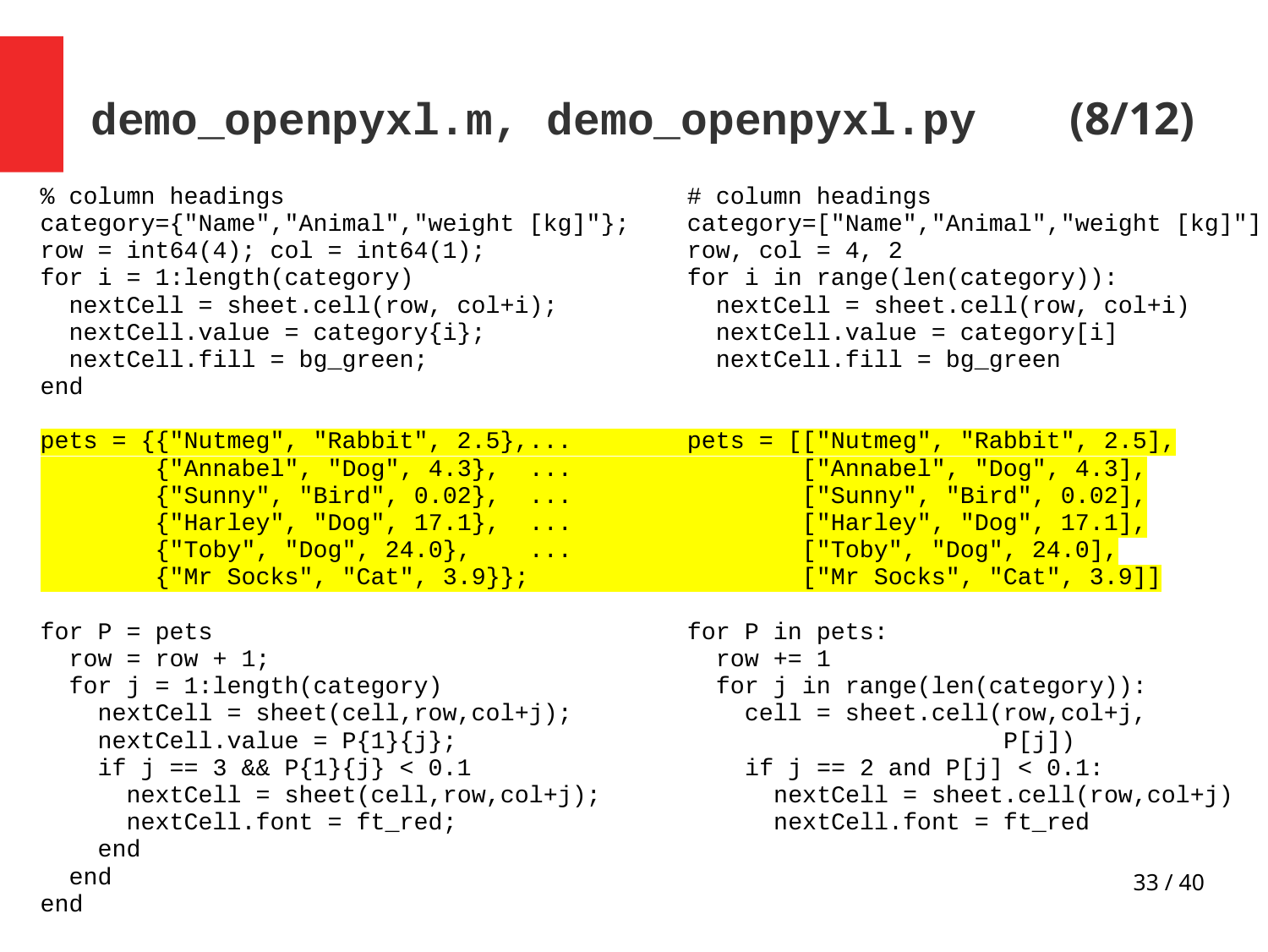### **demo\_openpyxl.m, demo\_openpyxl.py (9/12)**

```
% column headings # column headings
category={"Name","Animal","weight [kg]"};
row = int64(4); col = int64(1); \begin{array}{ccc} \text{row} & = & \text{int64(4)}; \\ \text{for i = 1:length(category)} & \text{for i in range} \end{array}nextCell = sheet.cell(row, col+i);<br>
nextCell.value = category[i];<br>
nextCell.value = category[i]nextCell.value = category{i};nextCell.fill = bg green; nextCell.fill = bg green
end 
pets = {{"Nutmeg", "Rabbit", 2.5},... pets = [["Nutmeg", "Rabbit", 2.5],
 {"Annabel", "Dog", 4.3}, ... ["Annabel", "Dog", 4.3],
            {\{"Harley", "Dog", 17.1}, ...
             {"Toby", "Dog", 24.0}, ... ["Toby", "Dog", 24.0],
             {"Mr Socks", "Cat", 3.9}}; ["Mr Socks", "Cat", 3.9]]
for P = pets for P = pets:
  \begin{array}{rcl} \text{row} & = & \text{row} + 1; \\ \text{for i = 1:} \text{length}(\text{category}) & \text{for i in} \end{array}nextCell = sheet.cell, row, col+j); cell = shell (row, col+j)\begin{array}{l} \texttt{nextCell}.\texttt{value = P{1}{j}\} \texttt{;} \ \texttt{new = P{j} \} \ \texttt{new = new} \ \texttt{new = new} \ \texttt{new = new} \ \texttt{new = new} \ \texttt{new = new} \ \texttt{new = new} \ \texttt{new = new} \ \texttt{new = new} \ \texttt{new = new} \ \texttt{new = new} \ \texttt{new = new} \ \texttt{new = new} \ \texttt{new = new} \ \texttt{new = new} \ \texttt{new = new} \ \texttt{new = new} \ \texttt{new = new} \ \texttt{new = new} \ \texttt{new = new} \ \textif j = 3 && P{1}{j} < 0.1
        nextCell.font = ft_red; nextCell.font = ft_red
      end 
   end
```
end

```
for i in range(len(category)):<br>nextCell = sheet.cell(row, col+i)
```

```
{"Nutmeg", "Rabbit", 2.5},...                               [["Nutmeg", "Rabbit", 2.5],<br>{"Annabel", "Dog", 4.3}, ...             ["Annabel", "Dog", 4.3],<br>{"Sunny", "Bird", 0.02}, ...         ["Sunny", "Bird", 0.02],<br>{"Harl
```

```
for i in range(len(category)):
nextCell = sheet.cell, row.col+j); nextCell = sheet.cell(row,col+j)
```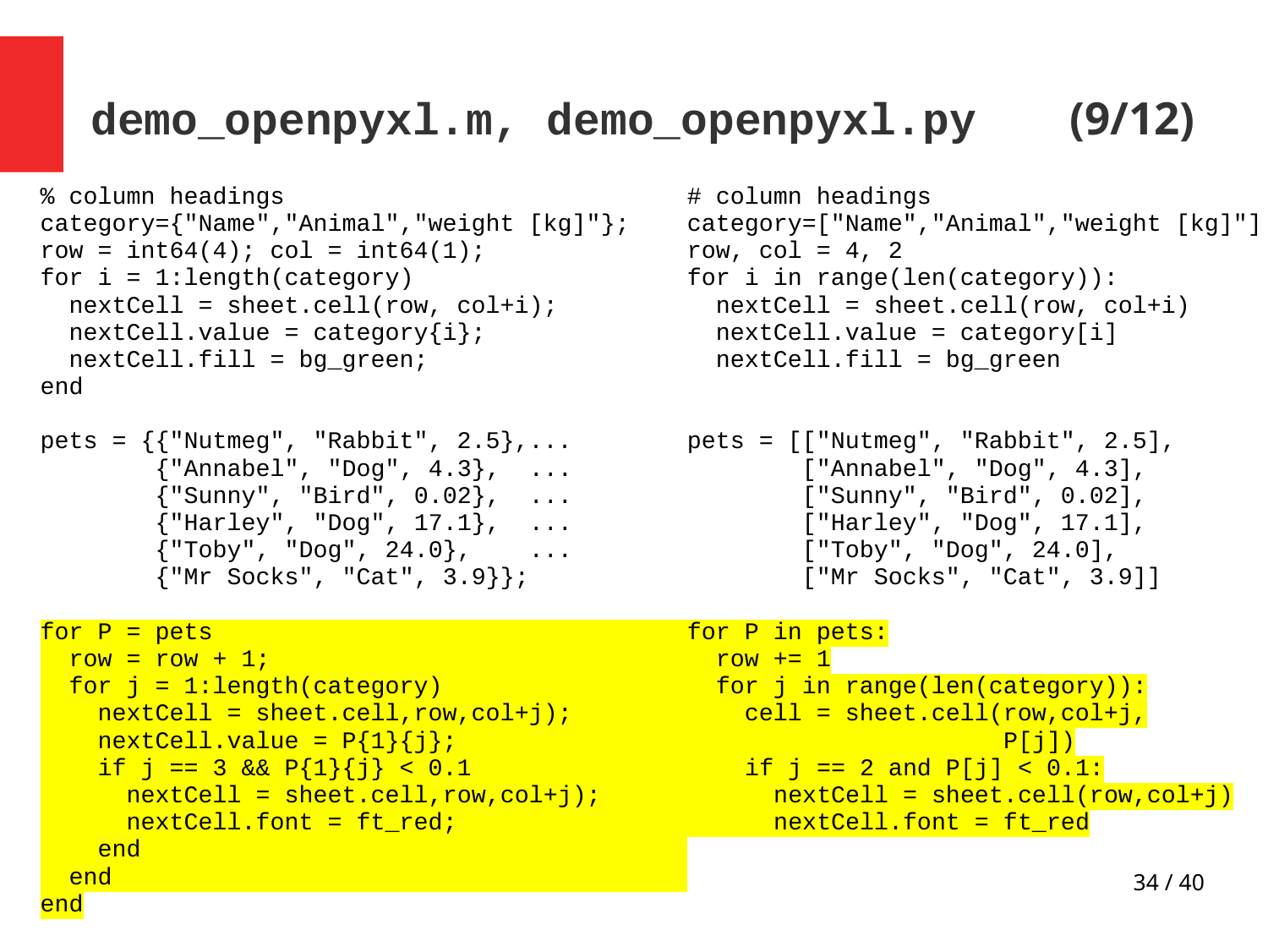### **demo\_openpyxl.m, demo\_openpyxl.py (10/12)**

```
% equation to sum all weights # equation to sum all weights
eqn = sprintf("=SUM(D4:D%d)", row);       eqn = f"=SUM(D4:{row+1})"<br>nextCell = sheet.cell(row+1, 4);         nextCell = sheet.cell(row
nextCell = sheet.cell(row+1, 4);<br>nextCell.value = eqn;             nextCell.value = eqn
```

```
nextCell = sheet.cell(row+1, 2);<br>nextCell.value = "Total weight:";          nextCell.value = "Total weight:"
nextCell.value = "Total weight:".nextCell.font = ft_italics; nextCell.font = ft\_italics;
```

```
book.save("pets.xlsx") book.save("pets.xlsx")
```
 $nextCell.value = eqn$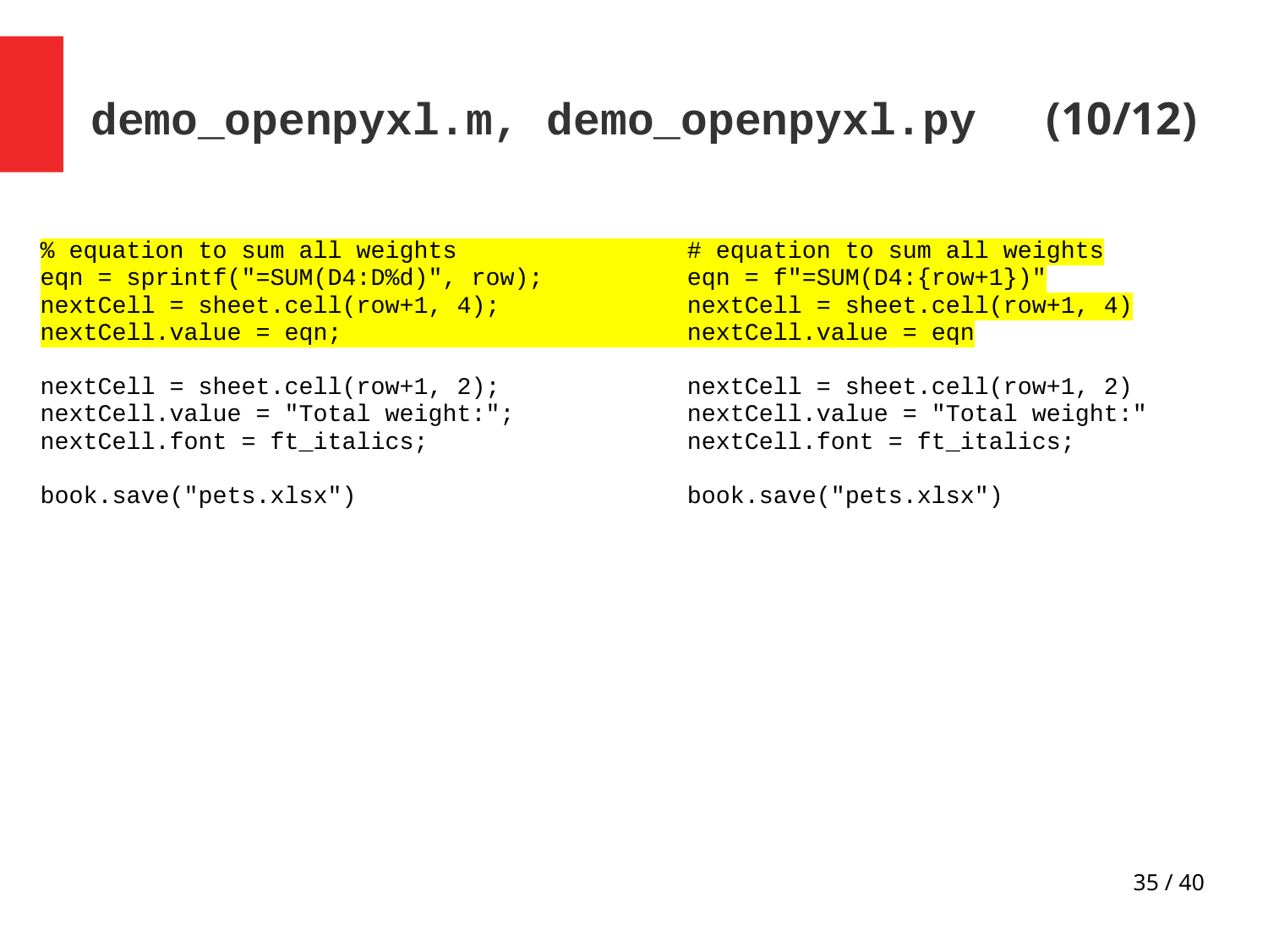### **demo\_openpyxl.m, demo\_openpyxl.py (11/12)**

% equation to sum all weights  $\#$  equation to sum all weights  $\#$  equation to sum all weights eqn = f"=SUM(D4:{row+1})" eqn = sprintf("=SUM(D4:D%d)", row); eqn = f"=SUM(D4:{row+1})"<br>nextCell = sheet.cell(row+1, 4); nextCell = sheet.cell(row+1, 4)  $nextCell = sheet.cell(row+1, 4);$ nextCell.value = eqn; extCell.value = eqn

```
nextCell.value = "Total weight:";<br>nextCell.font = ft_italics;
```

```
book.save("pets.xlsx") book.save("pets.xlsx")
```
nextCell = sheet.cell(row+1, 2);<br>nextCell.value = "Total weight:"; nextCell.value = "Total weight:"  $nextCell.font = ft\_italics;$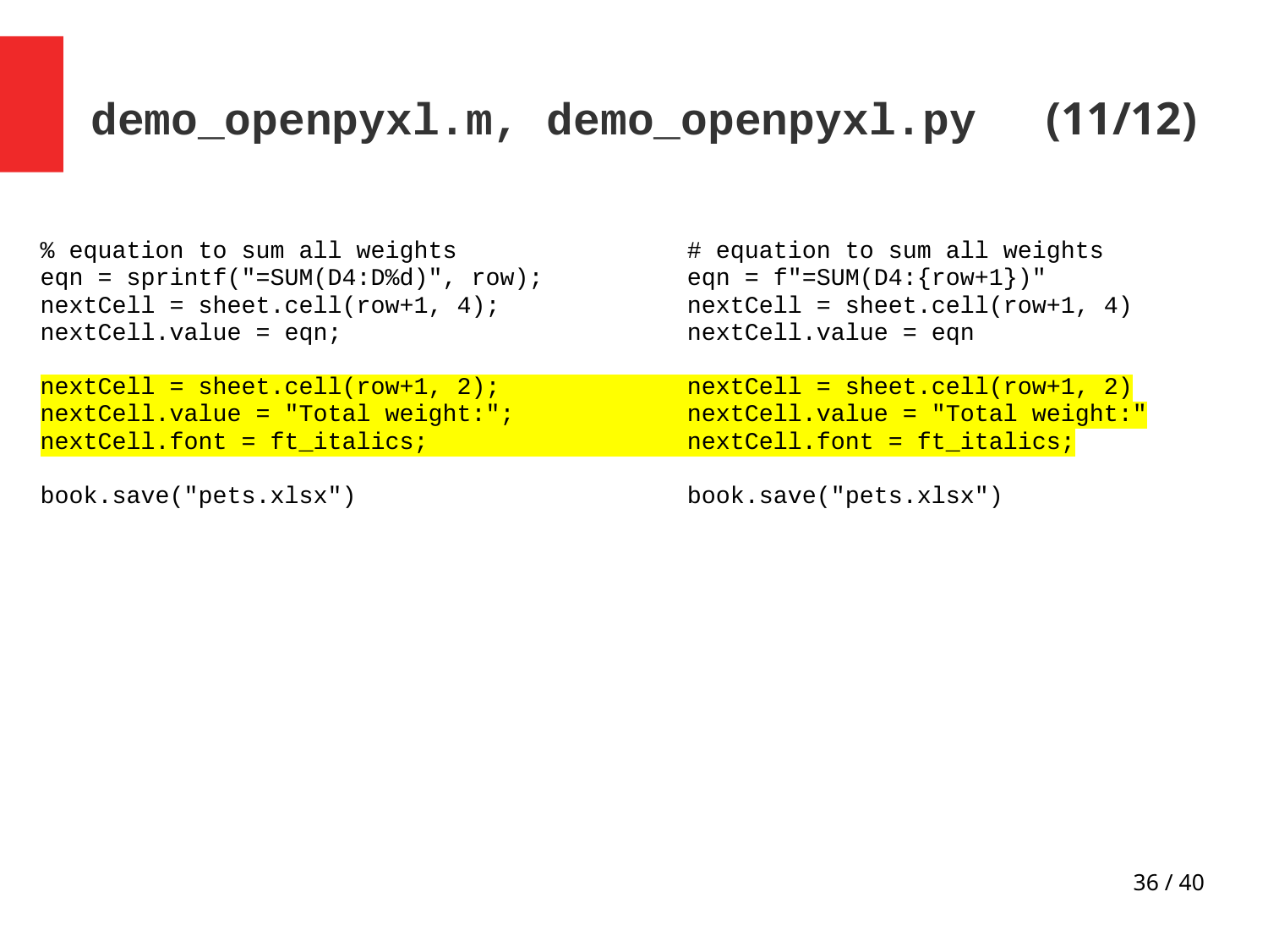### **demo\_openpyxl.m, demo\_openpyxl.py (12/12)**

```
% equation to sum all weights \# equation to sum all weights \# equation to sum all weights eqn = f"=SUM(D4:{row+1})"
eqn = sprintf("=SUM(D4:D%d)", row);    eqn = f"=SUM(D4:{row+1})"<br>nextCell = sheet.cell(row+1, 4);          nextCell = sheet.cell(row+1, 4)
nextCell = sheet.cell(row+1, 4);nextCell.value = eqn; extCell.value = eqn
```

```
nextCell = sheet.cell(row+1, 2);<br>nextCell.value = "Total weight:";          nextCell.value = "Total weight:"
nextCell.value = "Total weight:".nextCell.font = ft_italics; nextCell.font = ft_italics;
```
book.save("pets.xlsx") book.save("pets.xlsx")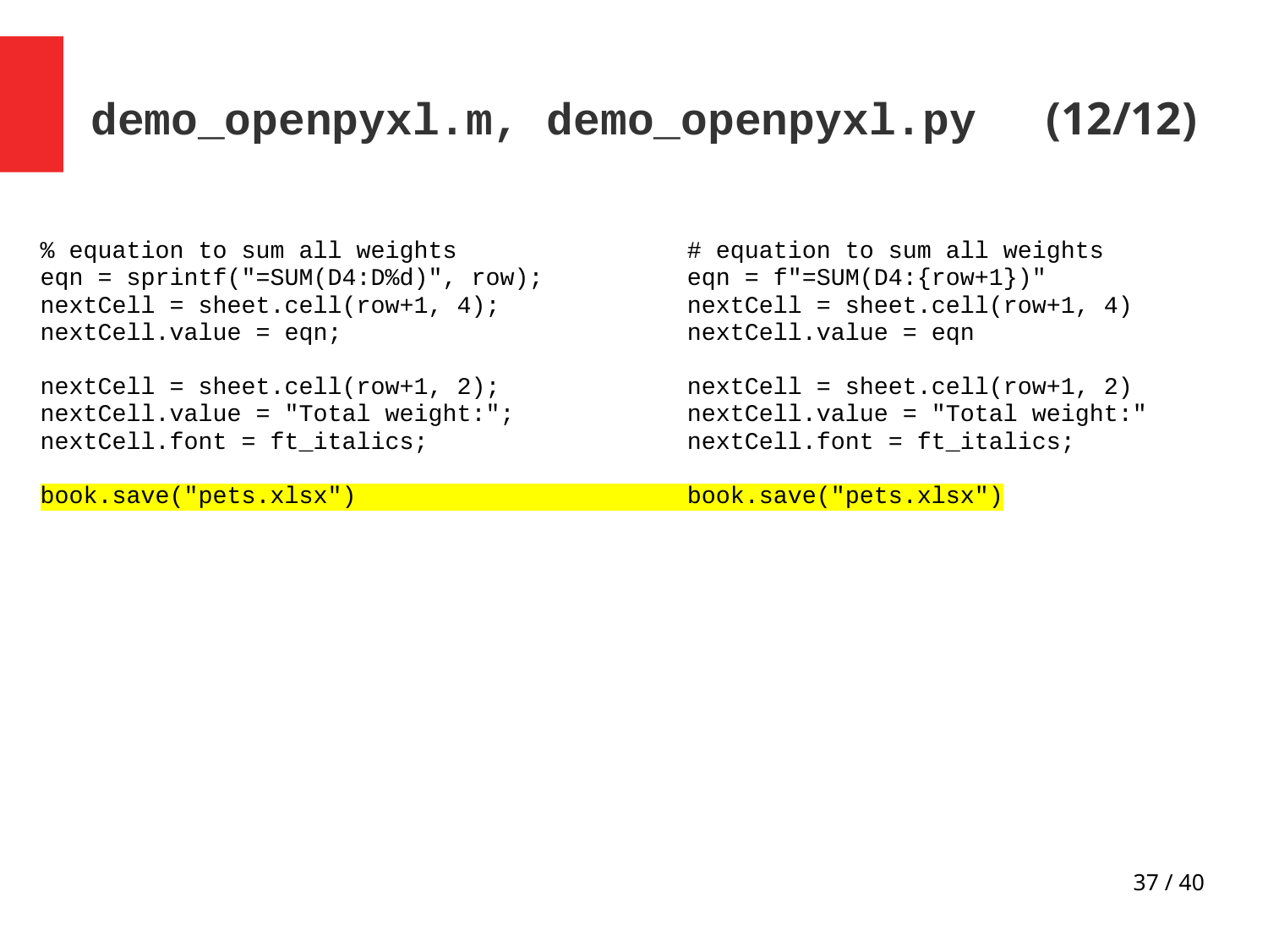# **MATLAB/Python Code Challenges**

- Dual language solutions have higher maintenance, configuration, documentation and test complexity
- More demanding on developers since they must know both languages
- Hybrid MATLAB/Python environments can be fragile. Example: after an OS security update I can no longer import geopandas in MATLAB
- Weigh the pro's and con's before using Python solutions in production!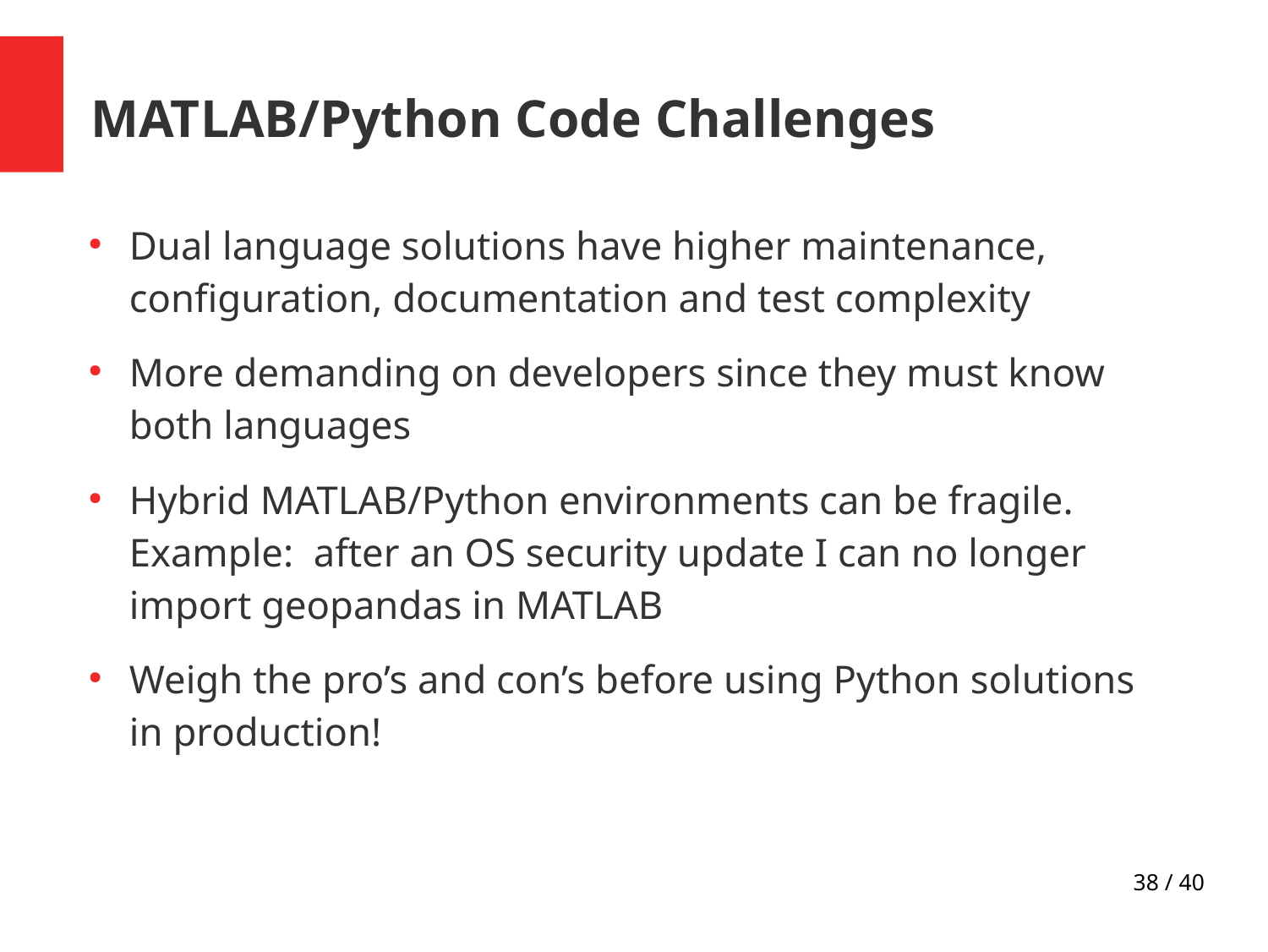# **Summary**

- Python can fill gaps in MATLAB's capabilities
- MATLAB's Python interface provides nearseamless access to Python modules, functions, and data types.
- MATLAB + Python = best of both worlds